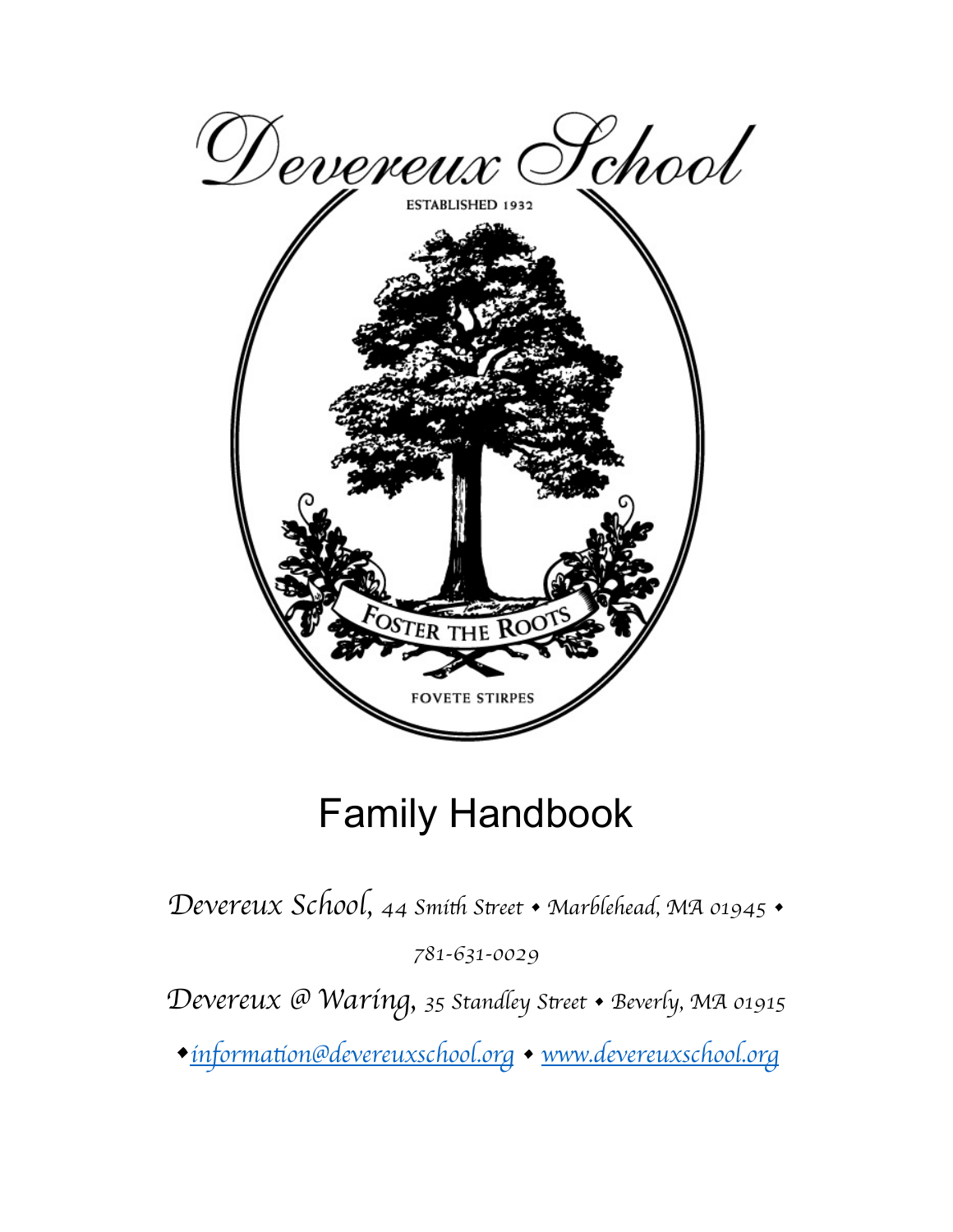### Acknowledgement of Family Handbook

Devereux School and Devereux @ Waring Family Handbook is available to all parents and guardians at any time.

We encourage all parents and guardians to take a look at the handbook and come to us with questions or concerns.

A copy of the Family Handbook will be kept in the office, along with additional regulations on Family Involvement and Health Care Policy.

Devereux School and Devereux @ Waring Family Handbook is available on our website. If you would like to receive a copy by email, please contact Elizabeth Laub at the Devereux School office and request one.

| Acknowledgement: |  |
|------------------|--|
|                  |  |
|                  |  |
| Date:            |  |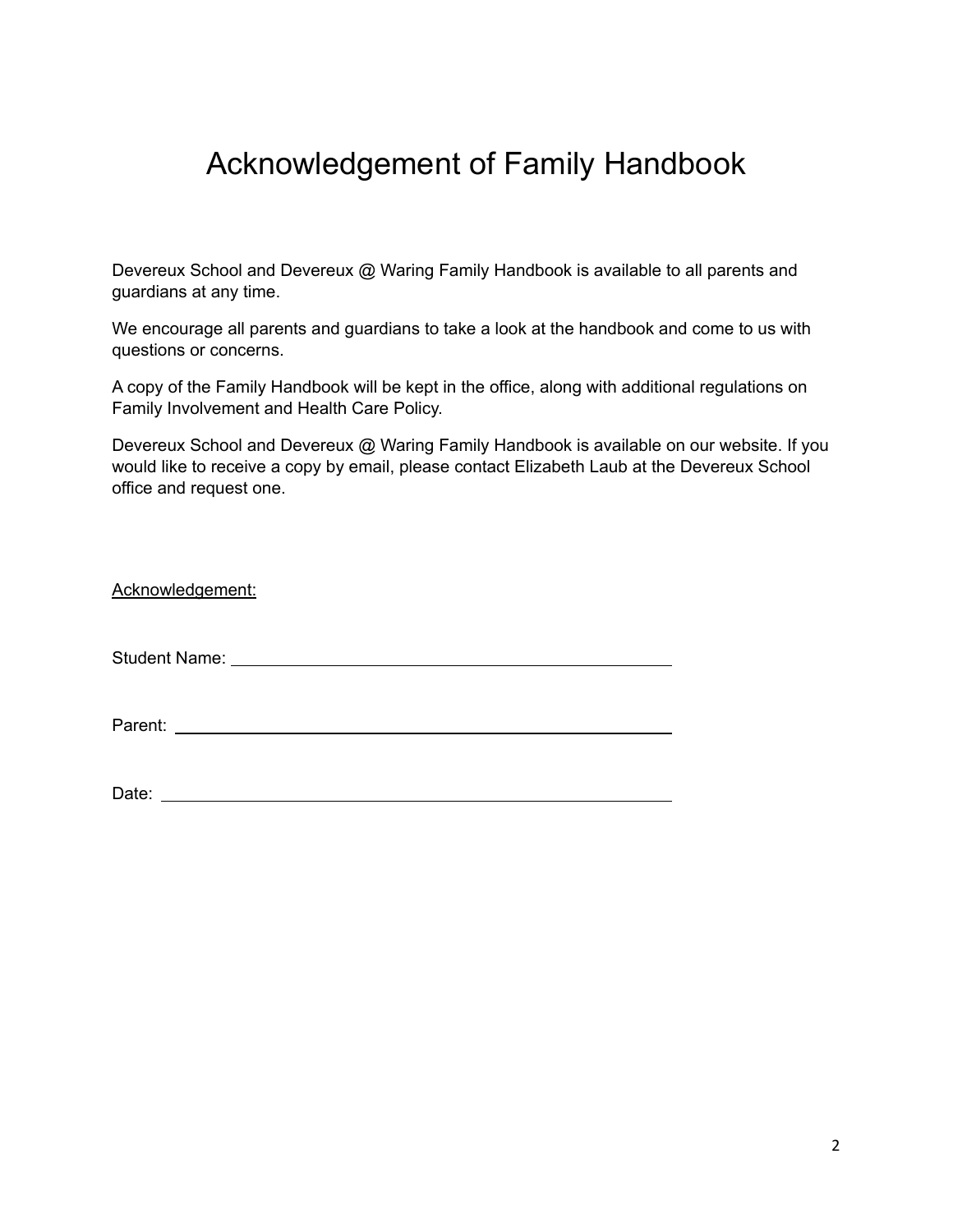# Contents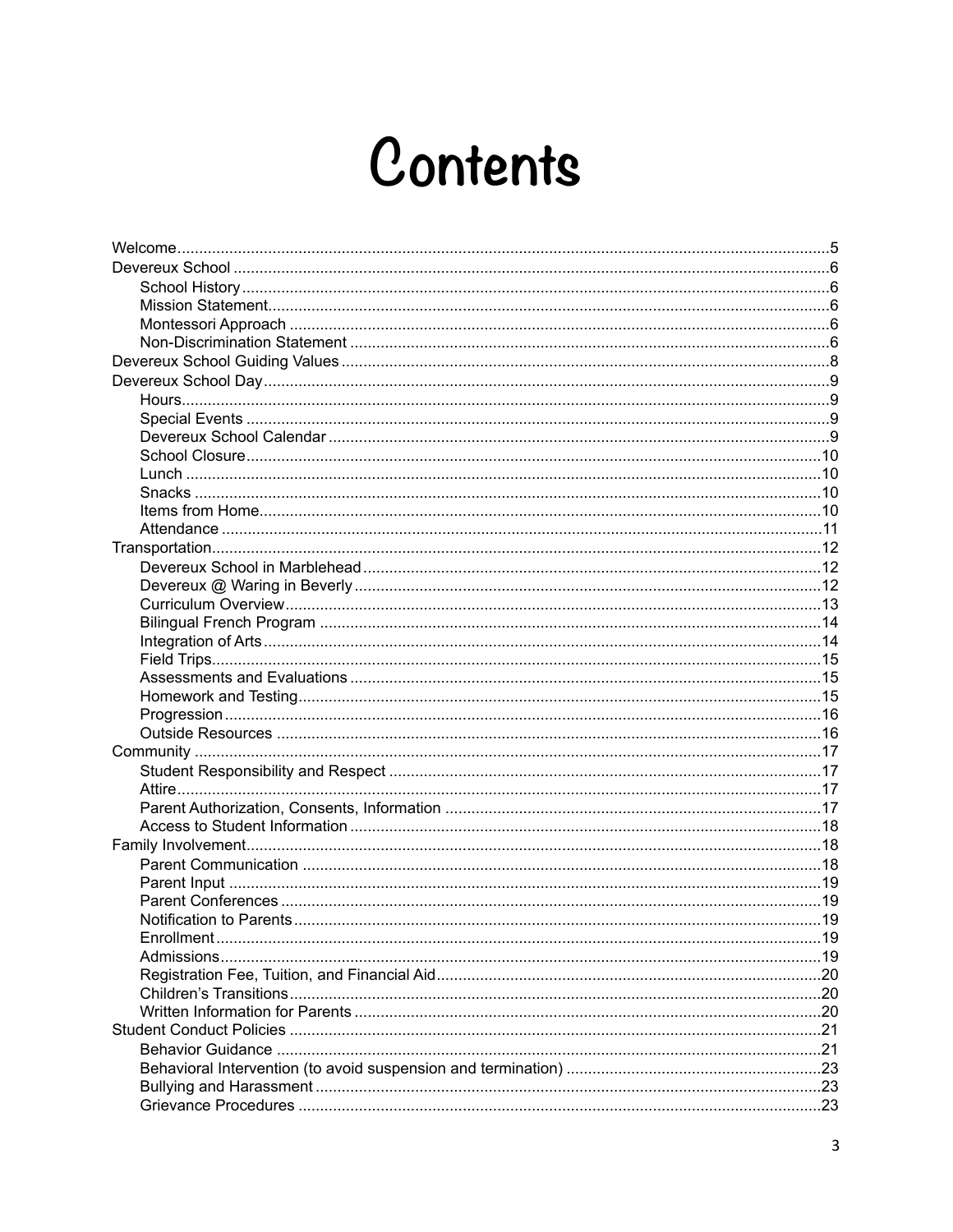| Administration and Staff for Devereux School and Devereux @ Waring - 2022-202329 |  |
|----------------------------------------------------------------------------------|--|
|                                                                                  |  |
|                                                                                  |  |
|                                                                                  |  |
|                                                                                  |  |
|                                                                                  |  |
|                                                                                  |  |
|                                                                                  |  |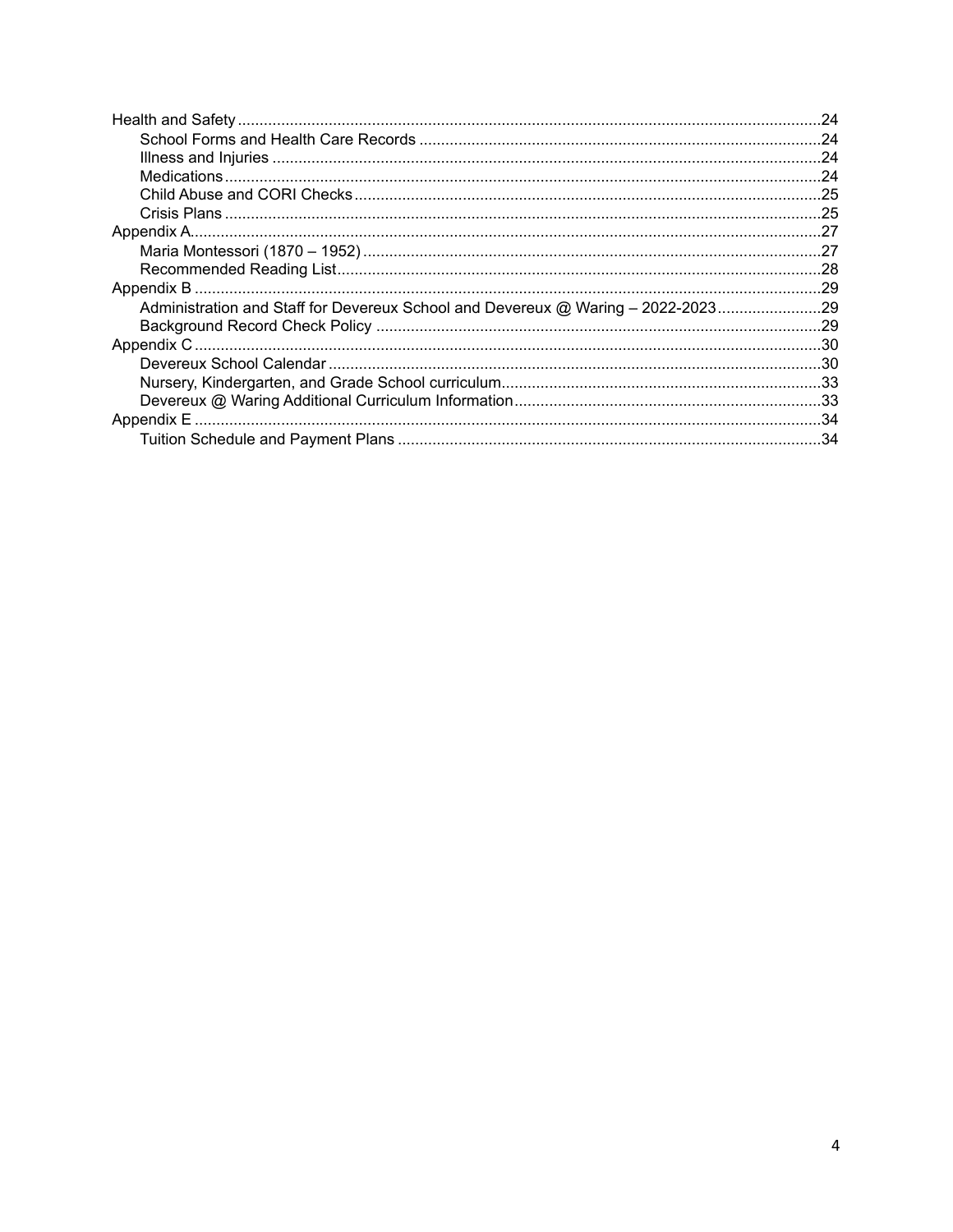# <span id="page-4-0"></span>**Welcome**

Dear Parents and Students,

Welcome to our community at Devereux School and Devereux @ Waring.

We are delighted you have chosen Devereux as the place for your child to grow and develop for the next several years. We welcome you warmly into our family of students, parents, faculty, and staff.

We have prepared the following handbook to guide you as you join our community. It provides you with valuable information, whether you are new to our school or a returning family.

At Devereux, we are all committed to a common goal – helping to kindle the inborn curiosity within your child in a stimulating, caring environment.

We look forward to working with you and your family in the years to come.

Sincerely,

Todd C. Zion **Paul Baker Paul Baker** Elizabeth Laub

Owner and Manager **Head of School** Administrative Director

"*Educa*t*on is not* t*e* fil*ing of a pail, but a light of a* fi*re.*"~*Wi*l*iam Butler Yeats*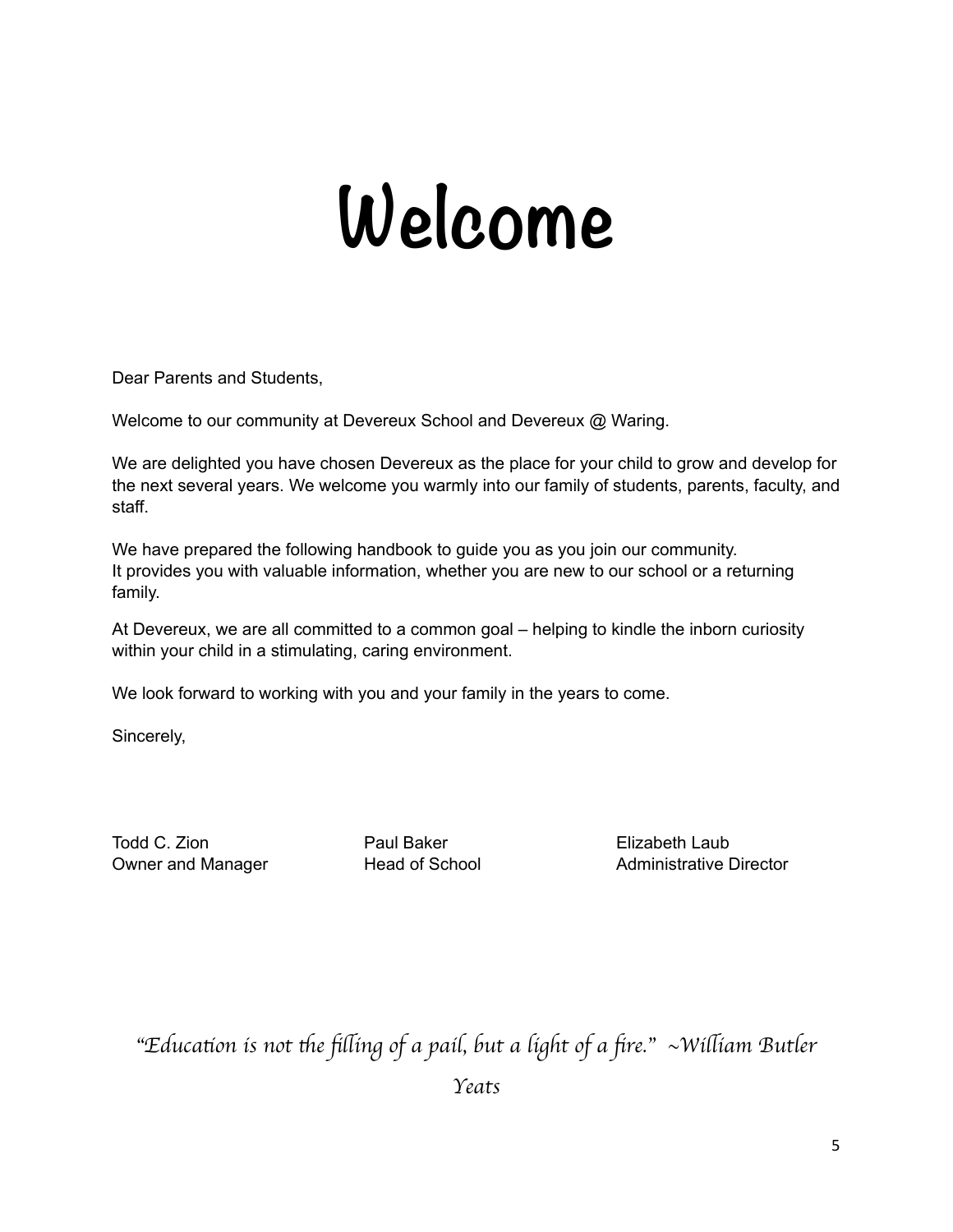# **Devereux School**

#### <span id="page-5-1"></span><span id="page-5-0"></span>**School History**

Established in 1932, Devereux School has a rich history as one of the North Shore's oldest academic institutions. This Montessori inspired school has provided a solid educational and ethical foundation for over three generations of students from nursery through fifth grade.

The nursery through third grade school is located on the campus in the heart of Marblehead. The 4<sup>th</sup> and 5<sup>th</sup> Grade Program, Devereux @ Waring, was founded in 2016 on the campus of the Waring School in Beverly to create an educational experience that blends Devereux's values with Waring's vast resources.

Devereux School places great emphasis on tradition and a return to a simpler time. The environment provided is that of a safe, secure, and family oriented setting where every child is encouraged to develop respect for self, others, and the earth.

#### <span id="page-5-2"></span>Mission Statement

Devereux School's mission is to provide an educational environment that recognizes and accommodates the individual differences of all students, and encourages each child to develop to his or her maximum potential – physically, emotionally, socially, and intellectually. We are committed to preparing children for their future roles as members of our society, both locally and globally.

#### <span id="page-5-3"></span>**Montessori Approach**

Devereux School's teaching methods are inspired by the philosophies developed by Maria Montessori. We feel we have taken the best of Montessori and combined it with the best of our experience. For parents interested in learning about the Montessori philosophy, please see Appendix A for more information and for a recommended reading list.

#### <span id="page-5-4"></span>Non-Discrimination Statement

Devereux School does not discriminate in providing services to children and their families on the basis of race, religion, cultural heritage, political beliefs, national origin, marital status, disability or sexual orientation.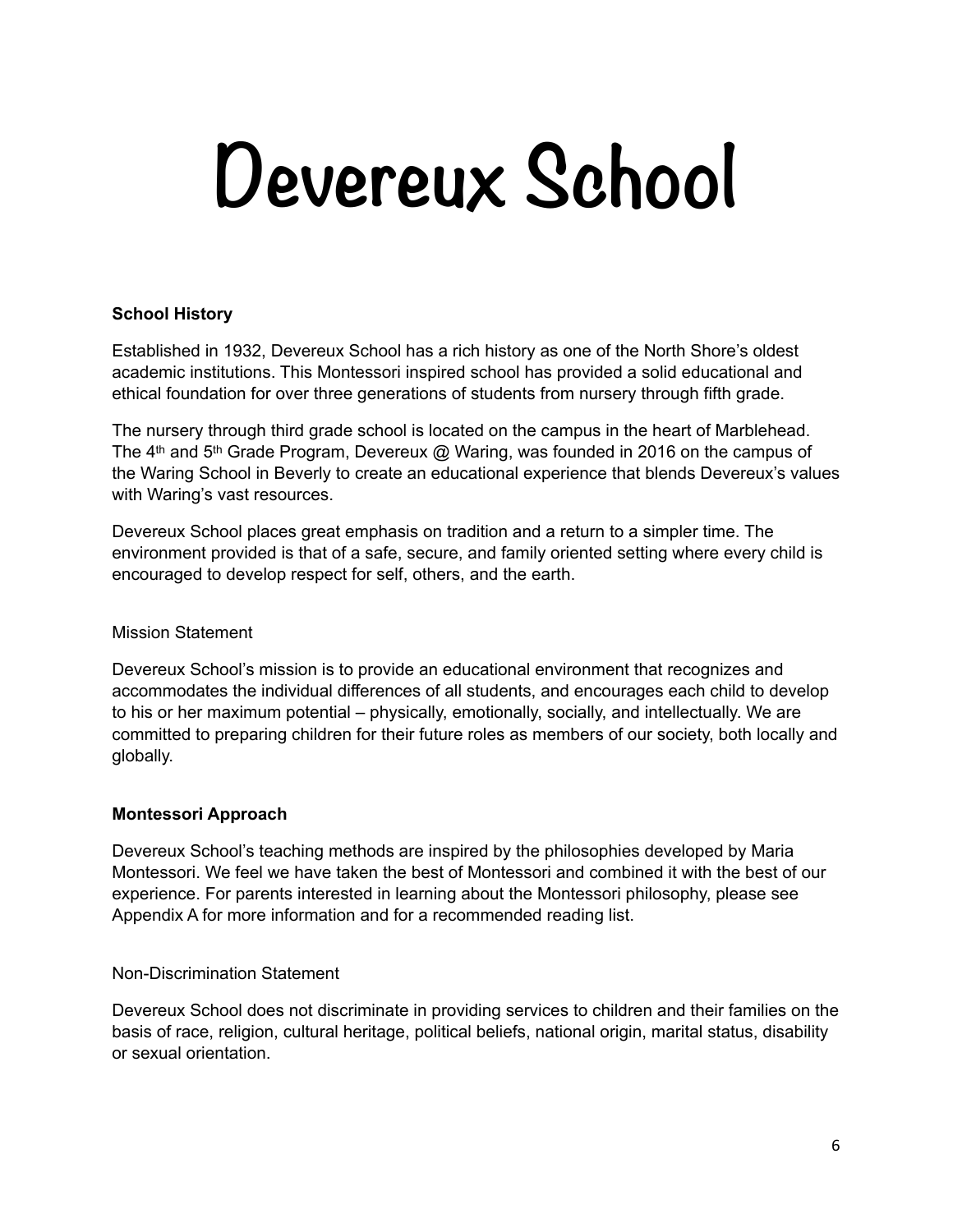### **Devereux School Learning Objectives**

#### **At Devereux School we… Curriculum**

- Believe that all children can succeed
- Recognize and accommodate the individual differences of all students
- Encourage each child to develop to his or her maximum potential – physically, socially, emotionally, and intellectually
- Empower children to become more capable as they are encouraged to pursue new areas of interest
- Offer a strong academic curriculum tailored to each child's individual learning style
- Encourage high achievement and effective participation in the community
- Develop the child's awareness and appreciation of the arts
- Encourage each child to develop respect for self, others, and environment
- Work in partnership with parents to the benefit of the child's social and academic growth and enhanced selfesteem.

#### **Some Specifics**

Nursery School through Grade 3 in Marblehead  $4<sup>th</sup>$ -5<sup>th</sup> Grades at Devereux  $@$ Waring

After School care is available until 5:30pm/5:00pm at D@W

Classes meet or exceed EEC guidelines for staffing

**For further information, Please call 781-631-0029**

- Language Arts, Reading, Writing, Speaking, Listening, Spelling, **Literature**
- Mathematics, Problem Solving, Math for daily living
- Global Studies/Social Studies
- Geography, Map Skills
- Science, Observations of the Real World
- French Language
- Art, Music, Drama, Movement
- Sports, Cooperative Games, Physical Fitness
- Weekly Yoga Instruction
- Piano and Guitar Lessons available

\*\*\*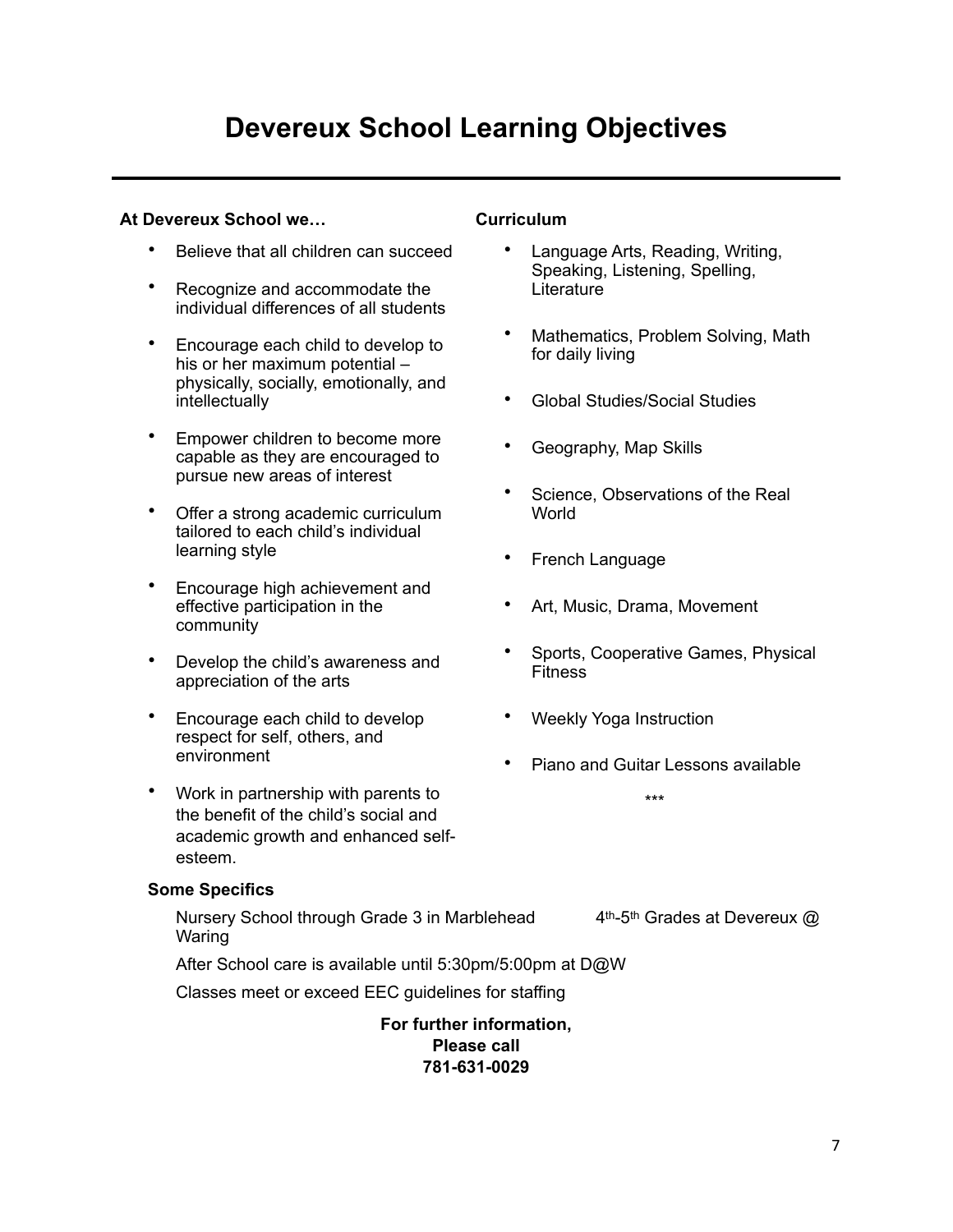#### <span id="page-7-0"></span>**Devereux School Guiding Values**

*Our mission is to provide an environment that fosters curiosity, collaboration, independent thought, and self-directed learning.* 

*Every child will be encouraged to develop respect for self, others and the environment, and to understand and respect social and cultural diversity.* 

The faculty and staff of Devereux School and Devereux @ Waring share a set of values that make the school a unique and productive educational environment.

- ∼ We respect and prize the individuality of each student.
- $\sim$  We acknowledge that students have particular gifts and specific strengths in their approaches to learning.
- ∼ Through a focus on manners, public speaking, and recitation, children develop selfconfidence and poise.
- ∼ Teachers watch for this growing confidence in all aspects of a student's life at the school and support that growth by encouraging each student to do his or her best.

*We believe that education takes place through real-life experiences, both individual and shared, and a complete education therefore requires attention to developing the whole person — mind and body.* 

The environment we provide will be a safe, secure, and family orientated setting which will *stimulate and encourage imagination and curiosity. We encourage students to pursue their individual interests and passions.* 

*We offer learning experiences which are relevant, purposeful and developmentally appropriate, preparing students to be literate, creative, and critical thinkers who have the desire and skills necessary to be lifelong learners.* 

We are committed to maintaining excellence in the school curriculum, faculty and *administration, and to making a high quality education available to students from all walks of life.* 

*We learn together and grow together as we seek to understand the world around us.* 

See Appendix B for a list of Devereux School and Devereux @ Waring Administration and Staff.

"Education is a natural process carried out by the human individual, and is *acquired not by lis*t*ning* t *words, but by experiences in* t*e environment.*" – *Maria Mon*t*ssori*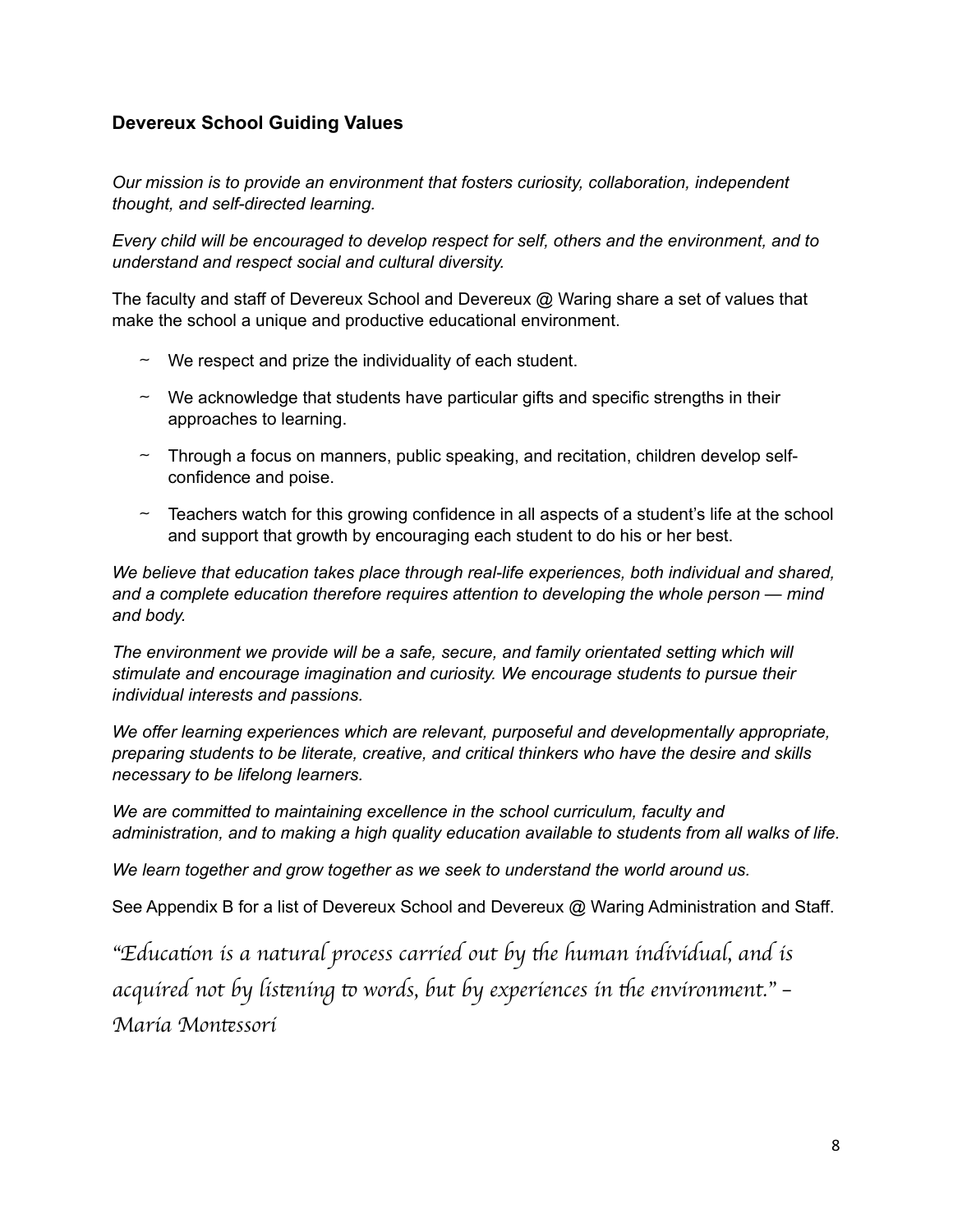#### <span id="page-8-0"></span>**Devereux School Day**

#### <span id="page-8-1"></span>**Hours**

All students should arrive 10 minutes before their program begins so that they are settled in the classroom for the start of the day.

We ask parents to be on time for pick up at the end of the day.

Nursery Program:

- Begins at 9:00 AM
- Dismissal for the Nursery is at 2:00 PM or 4:00 PM

Kindergarten Program:

- Begins at 8:30 AM
- Dismissal for the Kinders is at 4:00 PM

Grader Program (1st – 3rd grades):

- Arrive at 7:50 AM for an 8:00 AM start
- Dismissal for the Graders is at 4:00 PM

Devereux  $@$  Waring Program ( $4<sup>th</sup> - 5<sup>th</sup>$  grades):

- Begins at 8:00 AM
- Dismissal for Devereux @ Waring is at 4:00 PM

The afternoon program is designed to include outdoor games, arts and crafts, indoor games and quiet time. The main goal is to have a relaxed and enjoyable time in a safe and nurturing environment.

#### <span id="page-8-2"></span>**Special Events**

As part of the Devereux School and the Devereux @ Waring program, there are several special events that take place during the year: Fête des Feuilles, Holiday Concert, Graders Science Fair, Core Play, Spring Concert, Kindergarten Alphabet Fair, Soiree, Third Grade Graduation, and Fifth Grade Graduation.

#### <span id="page-8-3"></span>**Devereux School Calendar**

The annual school calendars for both Devereux School and Devereux @ Waring are in Appendix C. It lists all the important dates of the academic year.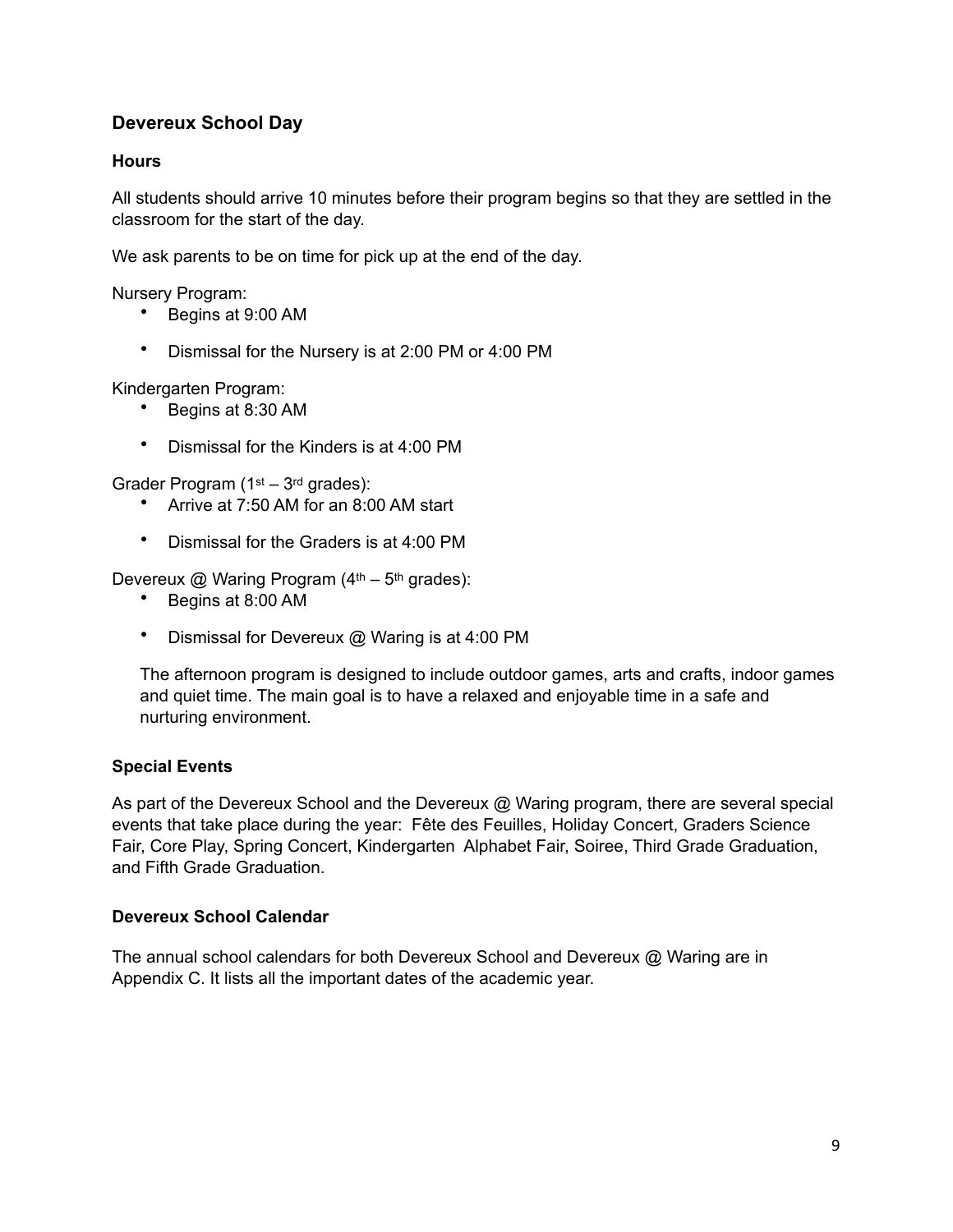#### <span id="page-9-0"></span>**School Closure**

In the event that the Marblehead public schools close, Devereux School will also be closed. Parents and guardians will be notified via email. Weather cancellations will be posted via email and Brightwheel as soon as information is received

In the event of school closure at the Waring School, Devereux @ Waring will also close. Parents and guardians will be notified by Brightwheel and/or email by 6:30 AM the day of closure.

#### <span id="page-9-1"></span>**Lunch**

Students need to bring their lunches, including a beverage, to school. Staff can heat food in our microwaves.

We encourage healthy lunches, and appreciate the simplicity of food from nature. We promote sensible eating habits for the children, and prefer parents do not pack "Lunchables," "Gogurts," or similarly over-processed or dyed foods. Studies have long shown that eating habits are established when we are very young and can factor positively or negatively in how a child performs in school or in play.

We are making a concerted effort to reduce the amount of waste generated a lunchtime; therefore, we also ask that children use "green" or reusable containers, including a thermos for beverages as opposed to "juice boxes" or "Capri Suns" which we are unable to recycle.

#### <span id="page-9-2"></span>**Snacks**

Devereux School and Devereux @ Waring provide mid-morning and afternoon snacks. The snacks at Devereux School may include one or more of the following **NUT FREE** nutritious items: Fruits, veggies, pretzels, graham crackers, cheese, breads, crackers, water and juice. Devereux @ Waring is not nut free; the snacks may include one or more of the following nutritious items: Fresh fruits and veggies, pretzels, cheese, crackers, nuts, peanut butter, water and juice.

At Devereux School and Devereux @ Waring, we also love to cook and bake, and do so often.

Birthday celebrations are welcomed, and children can bring in a special snack/treat to share with their classmates. All treats MUST be accompanied by a full list of ingredients. Suggested treats could include mini-muffins, fresh fruit, and all fruit popsicles. Additionally, for Nursery students, please send in a photo of your child at birth and at each age leading up to their current age for the celebration.

#### <span id="page-9-3"></span>**Items from Home**

We ask that parents use discretion in allowing children to bring toys or personal belongings to school. Occasionally, children may bring personal belongings to school if the item is relevant to an area of study or for show and tell, but we do not encourage this practice on a daily basis. Although we take every precaution to protect students' personal property, we cannot be responsible for theft or loss when these items are brought to school.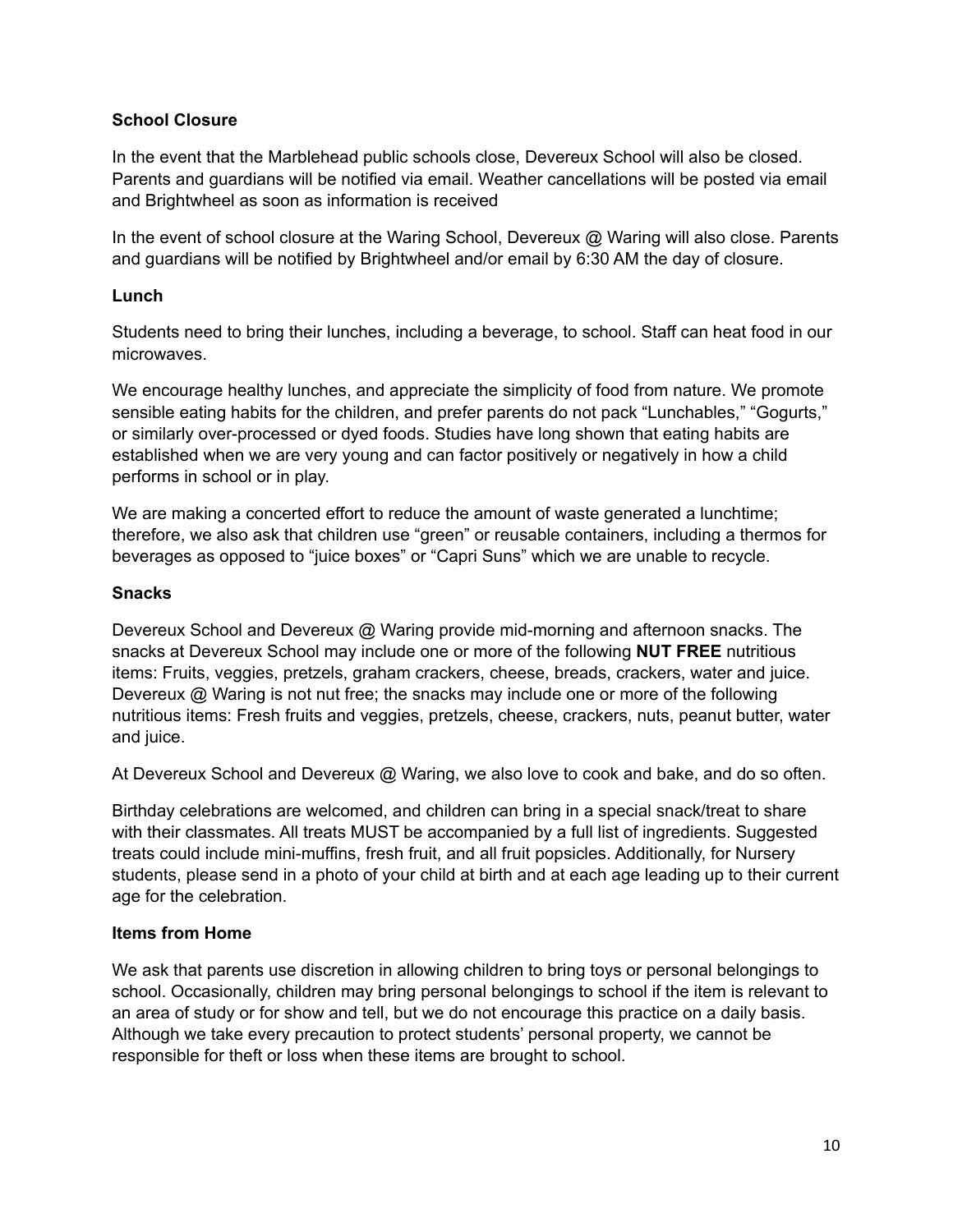#### <span id="page-10-0"></span>**Attendance**

Devereux School and Devereux @ Waring learning communities depend upon the contributions and voices of every student. Students are expected to attend and to be punctual to all classes, meetings, lessons, and other obligations. We ask parents and guardians to make every effort to ensure that their children are on time; chronic lateness is disruptive both to a child's learning and to the smooth running of our classes. Absences and tardies are recorded on Brightwheel .

Please try to schedule appointments after school, and try to minimize absences from class. For appointments that cannot be scheduled after school hours, please notify the school at least one day in advance. We understand that, occasionally, a student may be absent from school because of a special family event or celebration of a religious holiday.

Children who are too ill to participate in a full day of school activities should stay home until well. To protect the health of others, a child with a fever (temperature of over 100) and/or contagious diseases must be kept home until well.

If a student must leave school for medical or other reasons, the classroom teacher and Elizabeth Laub/Paul Baker must be informed by a parent or guardian, and the classroom teacher must be informed when a student is being picked up early.

Please report any absence – foreseen or last minute to us via Brightwheel or to Elizabeth Laub at 781-631-0029 at Devereux School and Kasey Sampson at [kasey@devereuxschool.org](mailto:kasey@devereuxschool.org) for Devereux @ Waring, along with the reason for the absence.

In accordance with Massachusetts school attendance laws, a student may be excused for up to seven days in any period of six months; and parents or guardians are legally responsible for ensuring that their child attends school daily.

Repeated tardiness or absences will require a meeting with the classroom teacher and the Associate Head of School. Devereux School and Devereux @ Waring reserves the right to ask a family to leave the school if their child has seven or more absences in a six month period.

The environment must be rich in motives which lend interest to activity and invite t*e child* t *conduct his own experiences.*" *Maria Mon*t*ssori*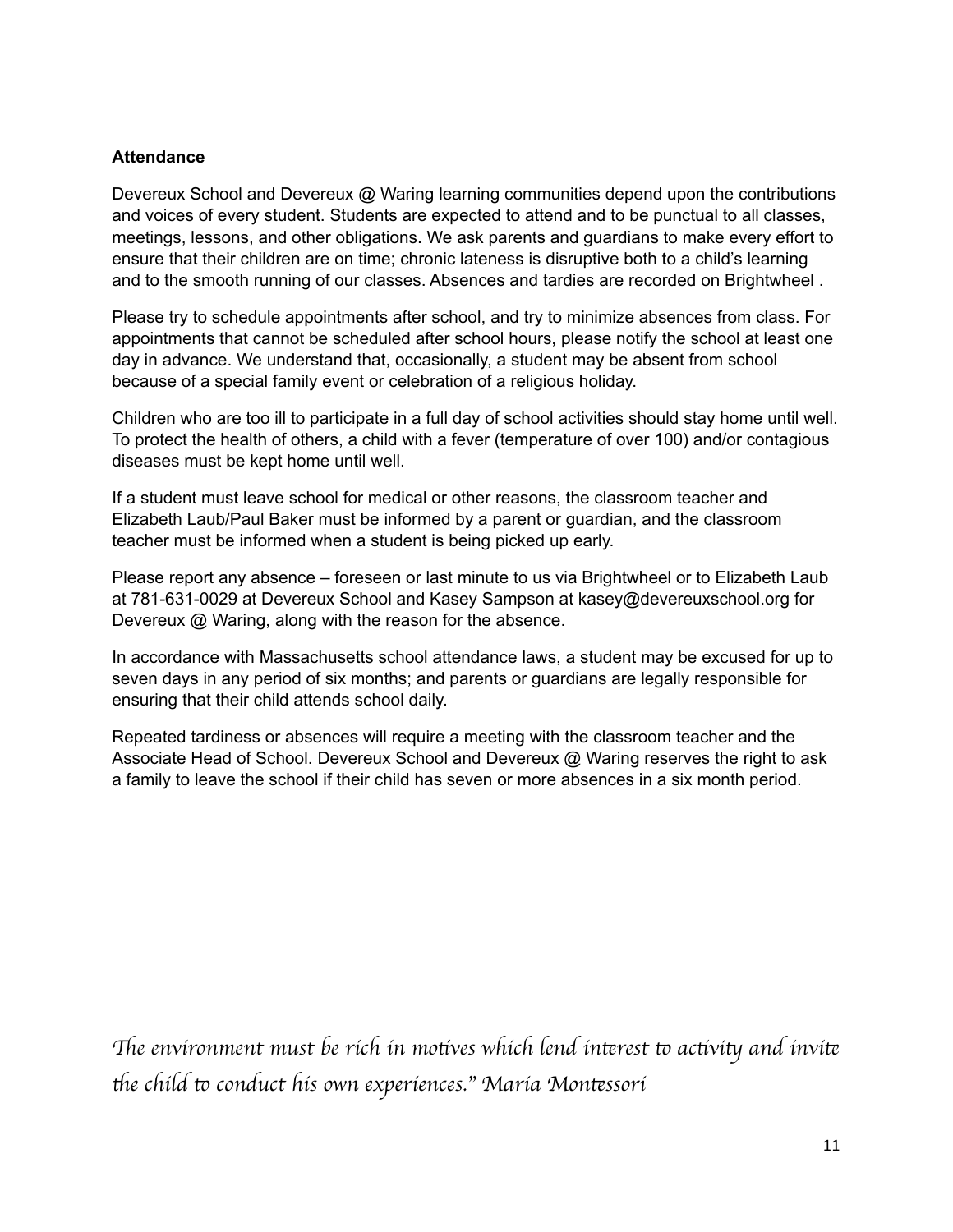#### <span id="page-11-0"></span>**Transportation**

#### <span id="page-11-1"></span>**Devereux School in Marblehead**

Transportation to/from Devereux School in Marblehead is the sole responsibility of the students' parent(s) or guardian(s). Devereux School does not provide or plan for the transportation of any child enrolled in our program.

#### Drop Off and Pick Up Procedure at Devereux School in Marblehead

Vehicles transporting children to and from school should park on Smith Street. The school driveway is off limits to all unauthorized vehicles. Please be respectful to our neighbors by not blocking driveways or using driveways to turn around.

In the morning, please walk the children to the drop off/pick up table under the tent outside of the office/Kindergarten building and sign them in via Brightwheel. At the end of the day, children can be picked up from the same location and signed out via Brightwheel. All children are expected to say "Good Afternoon" to their teacher(s) before leaving the building.

#### <span id="page-11-2"></span>**Devereux @ Waring in Beverly**

Transportation to and from Devereux @ Waring in Beverly is the sole responsibility of the students' parent(s) or guardian(s). Devereux @ Waring and the Waring School provide a bus service from Devereux School in Marblehead to the Waring School in Beverly. Parents who want their child to take the bus need to contact Elizabeth Laub to sign up.

In the morning, the bus leaves Devereux School in Marblehead at 7:00 AM, stops at the O'Keefe Sports Complex in Salem, and arrives at the Waring School by 7:50 AM. In the afternoon, the bus leaves the Waring School at 5:10 PM (4:10 PM on Thursdays), stops in Salem, and arrives at Devereux School in Marblehead at approximately 5:50 PM. It is the parents' responsibility to arrange transportation to and from Devereux School in a timely manner for the bus pick up and drop off.

#### Drop Off and Pick Up Procedure at Devereux @ Waring in Beverly

Vehicles transporting students to Devereux @ Waring School can park around the circle via Branch Lane. However, do not park or block the Fire Lane.

Students can be dropped off as early as 7:50 AM. Parents may walk their child into class, but it is not required. At the end of the day, the person picking up any child may enter the classroom, if they so choose. However, students are able to leave the classroom once they see the person picking them up and notify a teacher they are leaving.

Parents may pick up their child as early as 3:45PM. If an earlier pick up time is to occur, a parent is required to notify the teacher beforehand via an email, text or Brightwheel with the time to be dismissed. If a student is picked up after 4:15 PM the parent(s) will be charged for the 4:00-5:00 PM after-school care.

If students are being picked up by someone other than their parents, an email, text, or phone notification from a parent is required to provide permission to dismiss the child with the adult picking them up. We currently employ the Brightwheel App to assist in this regard and babysitters/grandparents/aunts can be added as approved pick ups.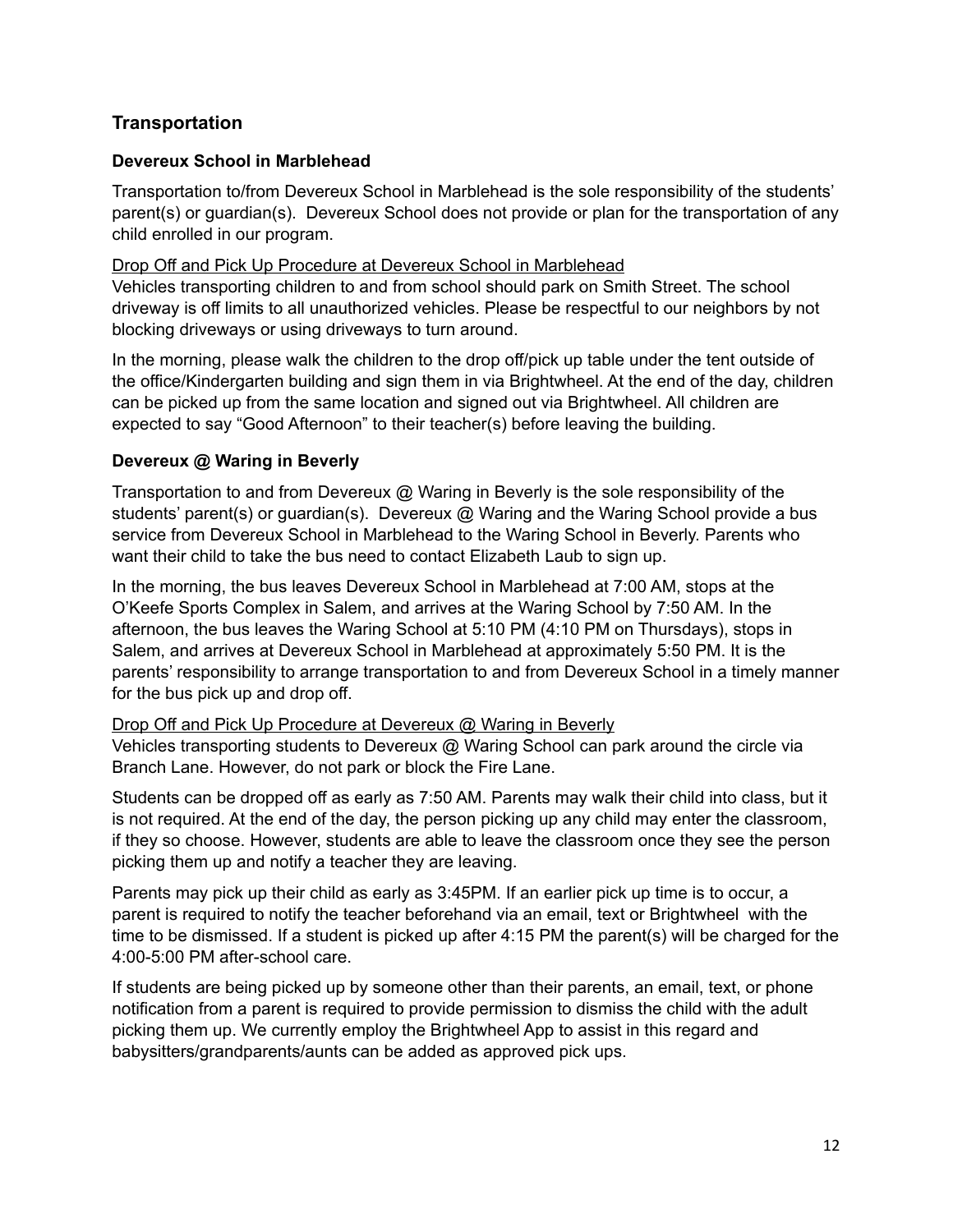#### **Academics**

#### <span id="page-12-0"></span>**Curriculum Overview**

Academics, languages, music, appreciation of nature, and the arts are integral parts of the academic programs of Devereux School and Devereux @ Waring. Small class sizes enable personalized attention to each child and encourage the emergence of citizenship for our ever changing world.

After nearly 90 years of cultivating the academic careers of children with aesthetics, creativity, and ethics, Devereux School and Devereux @ Waring have progressed by fully embracing cultural diversity, while holding fast to their original commitment to the children: "fovete stirpes," *foster the roots*.

In all grades, our teachers respect and prize the individuality of each student. We acknowledge that students have particular gifts and specific strengths in their approaches to learning. Teachers watch for the child's growing confidence, and support that growth by encouraging each student to do his or her best.

#### Nursery School

The Nursery School curriculum is centered around developmentally appropriate, hands-on activities. We believe that young children learn by doing. They are given the opportunity to explore and make choices in a safe and stimulating environment.

#### Kindergarten and 1st – 3rd Grade School

As the children move into the Kindergarten and Grade School levels, the programs incorporate sequenced instruction in basic skill areas, while allowing for enrichment in terms of activities and complexity of ideas. The use of themes provides a framework for integrating material from different subject areas, including literacy, math, science, and the arts.

See Appendix D for additional information on the Nursery, Kindergarten, and Grade School curriculum.

#### Devereux @ Waring 4<sup>th</sup> – 5<sup>th</sup> Grade School

The  $4<sup>th</sup>$  and  $5<sup>th</sup>$  grade program continues the Devereux educational experience with Waring's vast resources. Devereux @ Waring students use Waring's art spaces, theater, library, maker space, gymnasium, computer labs, and greenhouse, as well as the many trails and fields that comprise the campus.

The Devereux @ Waring theme-based, interdisciplinary curriculum encourages students to recognize how studies are interconnected with one another and provides students with a framework that inspires them to pursue their individual interests and passions.

See Appendix D for additional information about the Devereux @ Waring curriculum, including the themes of "Revolutions" and "Traditions".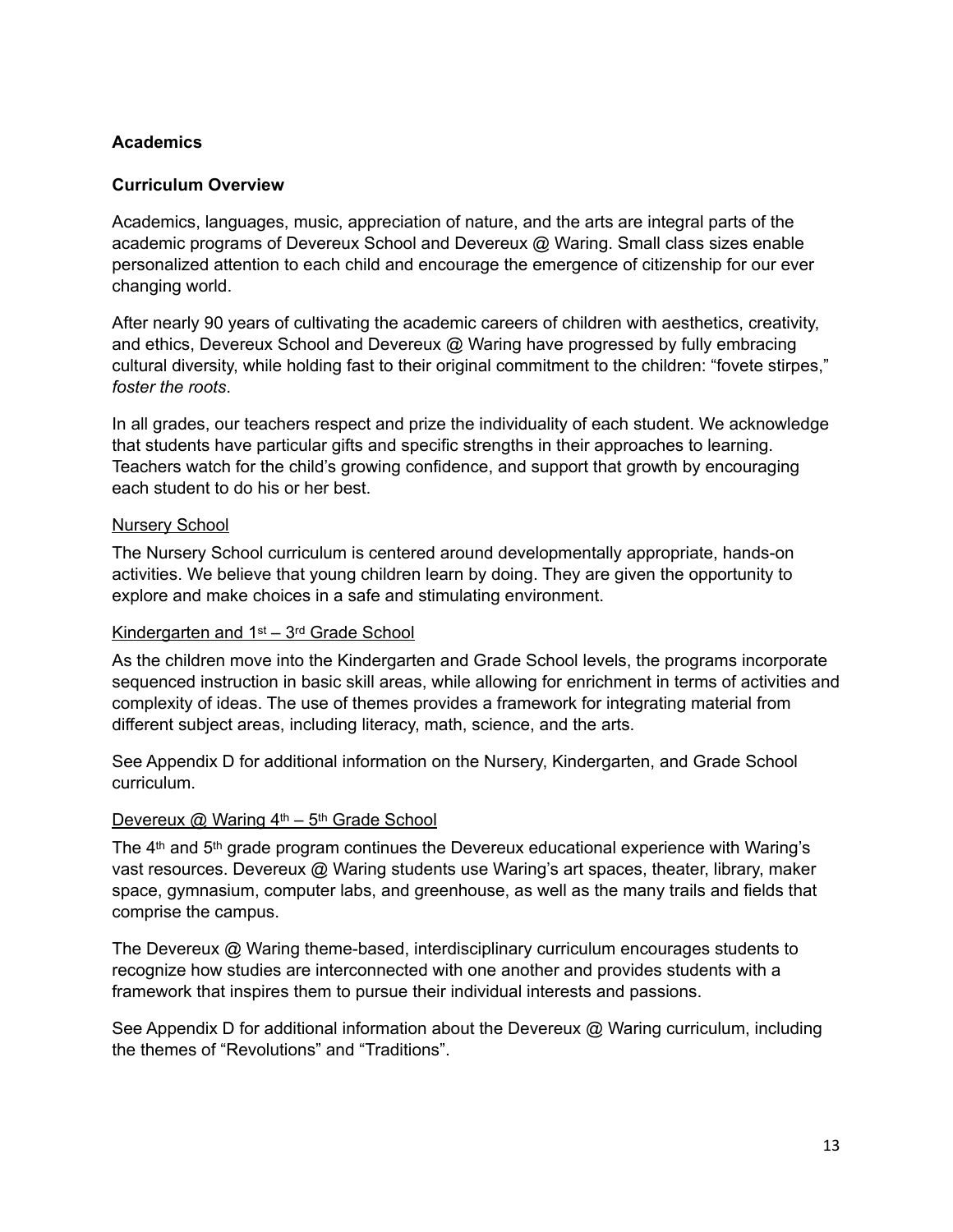#### <span id="page-13-0"></span>**Bilingual French Program**

Devereux School and Devereux @ Waring students receive immersive French instruction to enhance their cultural awareness and to enrich their learning experience in all academic subjects. In 2004, Devereux School became a bilingual institution, and since then, all students receive daily French instruction. We strongly believe that by exposing children to a second, and often third, language at a very early age can result in a successful and meaningful experience.

As part of their French studies, within a nurturing classroom environment each student receives an introduction to the alphabet, numbers, colors, greetings, active verbs and grammar, body parts, songs and games, and different French customs. All aspects of the program are supported by visual and manipulative aids to add enjoyment to the learning process. Our French teachers are native speaker and students quickly learn to comprehend and express themselves in the language.

Since its introduction, our French program has flourished. On average, two-thirds of our grade school students score in the top 90th percentile of Le Grand Concours, a national French contest in which over 70,000 children nationwide participate each year. Le Grand Concours primarily assesses listening comprehension and speaking skills, which are critical elements in achieving fluency. Since 2009, our students have earned seventeen gold medals and one platinum medal, awarded to one student with the highest score nationally for a given level. The high performance of our students is both a strong indicator of the success of our program and affirms our belief in the potential of a child to absorb a second language.

#### <span id="page-13-1"></span>**Integration of Arts**

Arts are a cornerstone of Devereux School and Devereux @ Waring. Private lessons in piano and guitar are introduced at the nursery level and all students participate in recitation in poetry, chorus, and appreciation of different types of music. Children participate in and learn about theater arts as part of our curriculum. Our school concerts present opportunities for the children to develop self-confidence and poise as they experience the joy of making music together.

Devereux @ Waring students take advantage of the arts resources available on the Waring campus. They receive weekly instruction in chorus, theatre, maker space and French immersion art (art classes taught in French).

"The greatest sign of success for a teacher...is to be able to say 'The children are *now working as if I do not exist*'*.*"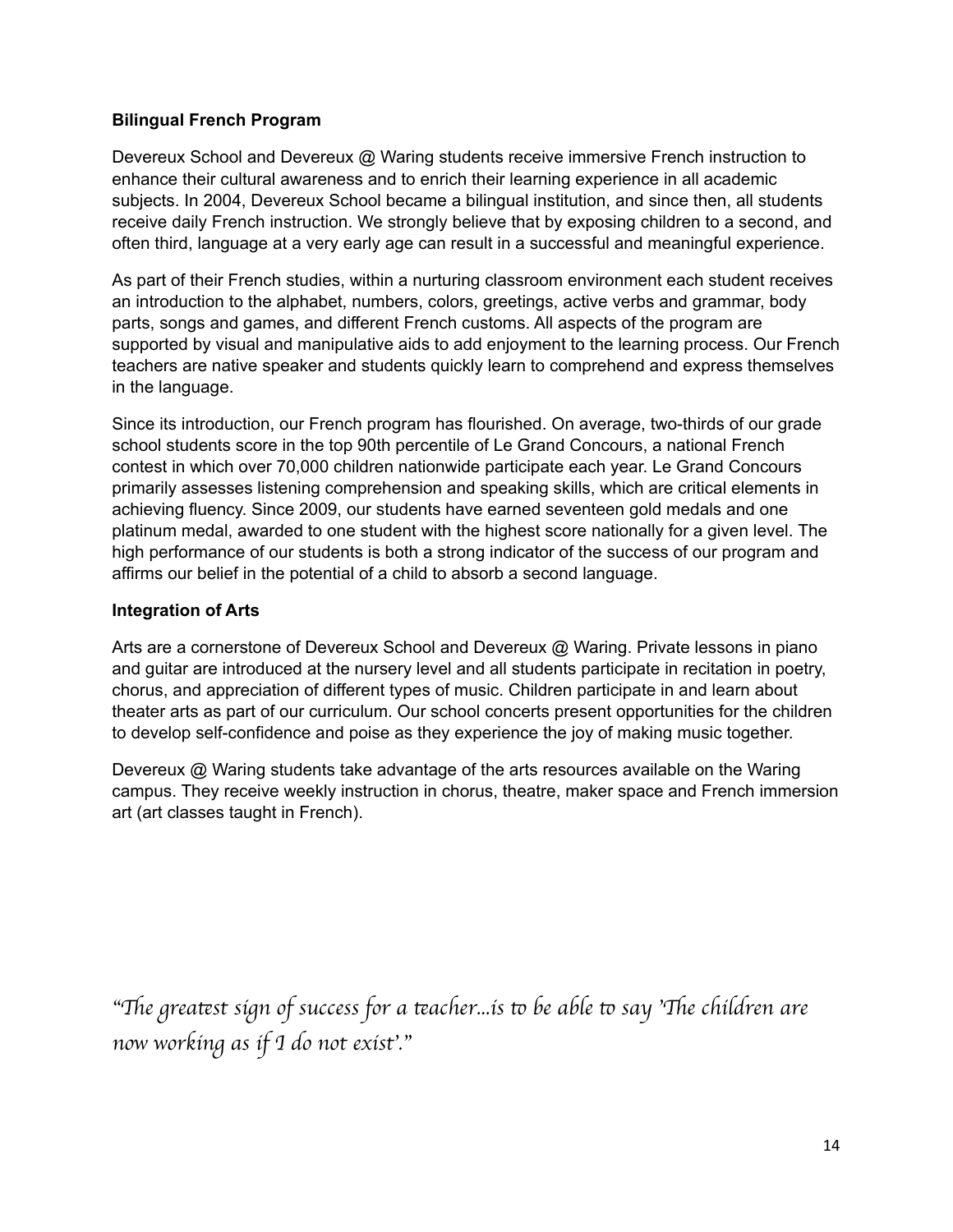#### <span id="page-14-0"></span>**Field Trips**

In addition to learning in the classroom, Devereux School and Devereux @ Waring encourage children to learn in different environments. Field trips take place throughout the school year. Notifications and permission slips are sent to parents in advance of these trips.

Devereux @ Waring students take frequent field trips. For day-long field trips, permission slips will be sent to parents at minimum 24 hours in advance of the trip. At the beginning of the year, a permission slip will be sent to parents to cover all mini-field trips and half-day field trips (e.g., downtown Beverly, Dane Street Park, Beverly Public Library, etc.).

#### <span id="page-14-1"></span>**Assessments and Evaluations**

Nursery teachers conduct written evaluations twice per year, once in January and again in June, as required by the EEC. These evaluations are shared home electronically and placed in the children's files and kept in the office.

Kinders are evaluated throughout the year and two evaluations are shared home electronically and placed in the children's file and kept in the classroom. Individual parent meetings are held in January.

For the Graders ( $1<sup>st</sup> - 3<sup>rd</sup>$  grade) at Devereux School, formative assessments are made throughout the year, based on class participation and daily work. Summative assessments are based on tests, projects, and written pieces. Two evaluations are shared home electronically and placed in the children's file and kept in the classroom. Children's progress is shared in individual parent-teacher meetings in January.

Devereux @ Waring  $(4<sup>th</sup> - 5<sup>th</sup>$  grade) co-teachers conduct biannual parent – teacher conferences in January and April. The student's progress is discussed in these meetings.

#### <span id="page-14-2"></span>**Homework and Testing**

Kindergarten homework is limited and usually fun. As the year progresses, readers will be sent home to support classroom work. Several times during the school year, the children will be asked to do a "special research project" to support our special studies.

Graders, students in the 1<sup>st</sup> – 3<sup>rd</sup> grades, are assigned homework Monday through Thursday. No homework is assigned on weekends or vacations. Homework assignments focus on math, reading, and responding to reading. Assignments require approximately 10-30 minutes, depending on the subject and grade level.

Devereux  $\textcircled{a}$  Waring 4<sup>th</sup> – 5<sup>th</sup> grade students are responsible for completing their nightly homework assignments. Students who do not complete their homework will have to stay in during recess to see that it is completed. If there are continuing concerns, there may be a meeting with the classroom teachers and associate head of school.

Devereux @ Waring students practice test-taking skills and strategies through weekly quizzes and monthly tests.

Devereux School and Devereux @ Waring do not administer standardized tests.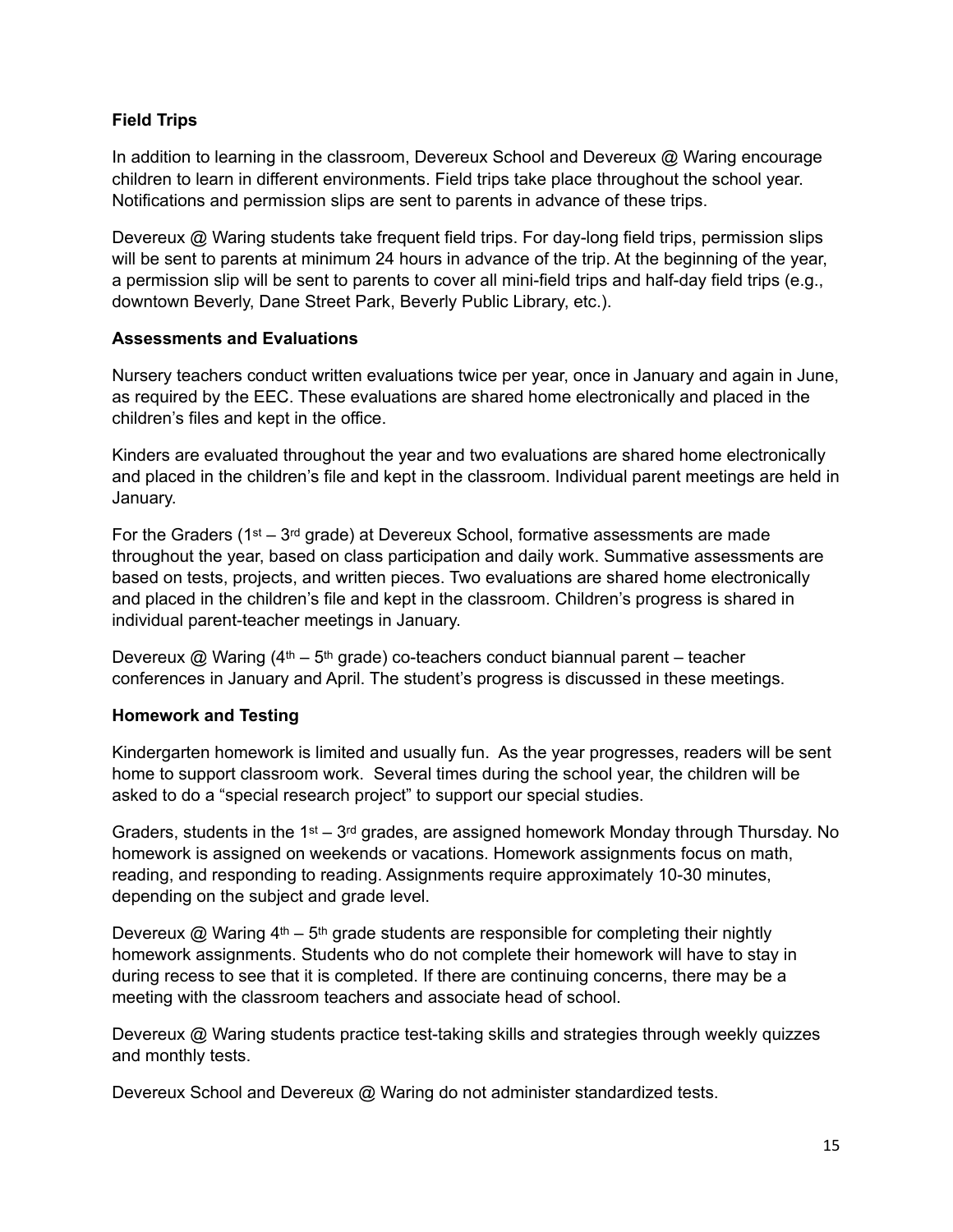#### <span id="page-15-0"></span>**Progression**

Progression from one grade to the next is based on successful completion of the academic year. There are no absolute requirements for progression, as each student is evaluated individually. If during the year there is a possibility that a student may not be ready for progression to the next grade, parents are contacted and a course of action is established.

#### <span id="page-15-1"></span>**Outside Resources**

While the school faculty is always available to help students and their families address learning or emotional difficulties, there are occasions when the school may suggest that a child would benefit from additional help. This help could include an evaluation (learning, psychological, speech/language, neurological, etc.) or individual tutoring. School staff typically makes these suggestions after consultation with other staff and after discussions with the family. Suggestions for appropriate professionals to consult, as well as tutors, are available.

"Let the teacher not lose sight of the fact that the goal sought is not an immediate *one, but rather to make the spiritual being which she is educating capable of* fi*nding his way by himself.*"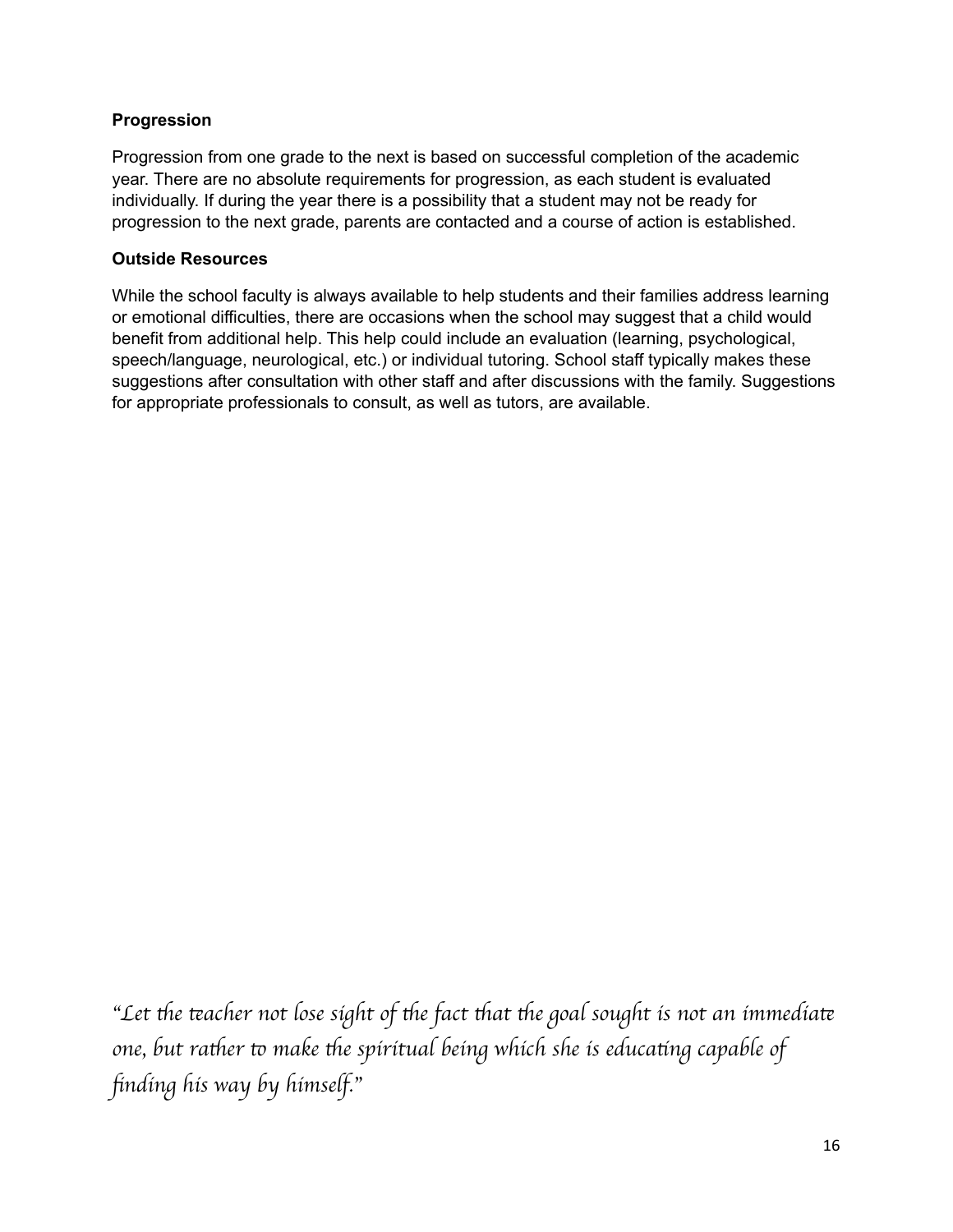#### <span id="page-16-0"></span>**Community**

#### <span id="page-16-1"></span>**Student Responsibility and Respect**

The child's sense of responsibility for the natural and human environment is developed through participation in animal care of the school's rabbit, and tending to the school grounds. This includes feeding, watering, planting, raking, and keeping the environment free of litter. Children in the school program are assigned a "job" each day such as sweeper, chair checker, calendar, etc., and older children help with cleaning the classroom, to further promote responsibility and learning by doing.

At the beginning of each school year, students at Devereux @ Waring work together to create a Code of Conduct. They all have input and agree together to follow this code. This Code of Conduct hangs in the classroom. A copy of it will be made available to families.

#### <span id="page-16-2"></span>**Attire**

Clothing and overall appearance should be appropriate to our shared environment of learning. General appearance (dress, hair, jewelry, etc.) should reflect a commitment to that sense of purpose. The choice of what to wear to school rests with the student and their family, and accordingly we rely on their good judgement. On certain occasions, more formal attire may be required.

General Guidelines to follow:

- Clothing must be clean and in good repair.
- No clothing with offensive slogans or pictures.
- No exposed undergarments or overly revealing clothing.
- Skirts and shorts should be worn at a reasonable and appropriate length.
- Hats may not be worn indoors during any organized activity or lunch.

#### <span id="page-16-3"></span>**Parent Authorization, Consents, Information**

Devereux School and Devereux @ Waring shall require a parent or guardian to provide authorizations, consents, and information which shall be made part of the children's record. These records will be handled in accordance with EEC and ESE regulations, and will include:

- a) The child's daily schedule, developmental history, sleeping and play habits, favorite toys, accustomed mode of reassurance and comfort;
- b) Procedures for toilet training of the child, if appropriate;
- c) Where appropriate, the child's eating schedule and eating preferences, including information on special diets and/or allergies;
- d) Information on where to reach the parent and an alternative nearest relative or friend, in case of emergency, as well as the child's physician or clinic, if any;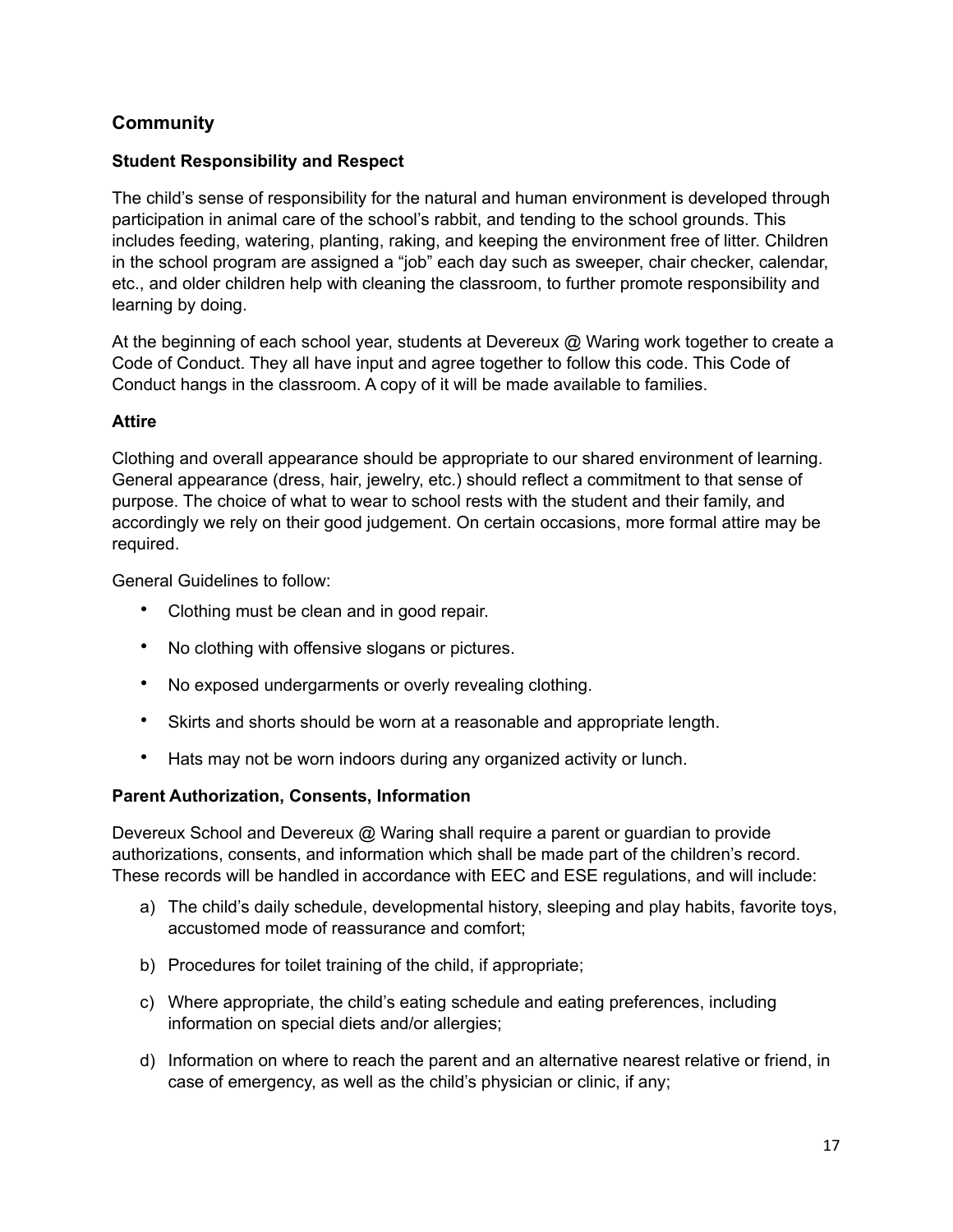- e) Parental consents for field trips, emergency first aid, and transportation to a specific hospital in emergencies.
- f) In the case of allergies or anything requiring medication on a regular basis, an individual health plan will be developed with the family and their doctor, and brought to the attention of Elizabeth Laub, the health administrator at Devereux School.

#### <span id="page-17-0"></span>**Access to Student Information**

In the case of a student whose parents are divorced or separated, it is the policy of the school to provide the custodial parent, the non-custodial parent, stepparents, and other guardians equal access to all the official records and reports regarding their child.

All school announcements and related information are emailed or mailed to all parents. Moreover, each is granted access to the child, to the teachers, to the Associate Head of School, and to the Administrative Director. Such access is provided without notification of other parties and regardless of the party or parties paying the bill. Exceptions to this policy are undertaken only when necessary to comply with applicable law and/or when so ordered by a court of law. However, financial records are given only to the parent(s) who have assumed financial responsibility for tuition payments.

#### <span id="page-17-1"></span>**Family Involvement**

In accordance to the General Laws and regulations of the Commonwealth of Massachusetts (606 CMR 7.00), Devereux School follows the guidelines of the EEC and ESE regarding Family Involvement. Details of these Family Involvement guidelines are available from Elizabeth Laub at Devereux School.

Devereux School and Devereux @ Waring encourage and support involvement of parents and guardians in the education and care of their children. We are committed to open communication between teachers and parents.

#### <span id="page-17-2"></span>**Parent Communication**

Open and friendly communication is essential. All Nursery children have a classroom folder which they they will bring home each Friday. Notifications will also be sent to all parents via email/Brightwheel. A newsletter is shared weekly for the Devereux students and monthly for the D@W students. Special note will be made of any family without internet access, and hard copies will be made available.

Devereux School and Devereux @ Waring encourage diversity and welcome students from a broad international community. Every effort will be made to maintain clear and concise communication with all our families whose primary language is not English.

Parents have the right to review background checks, health care and discipline policies, and grievance procedures.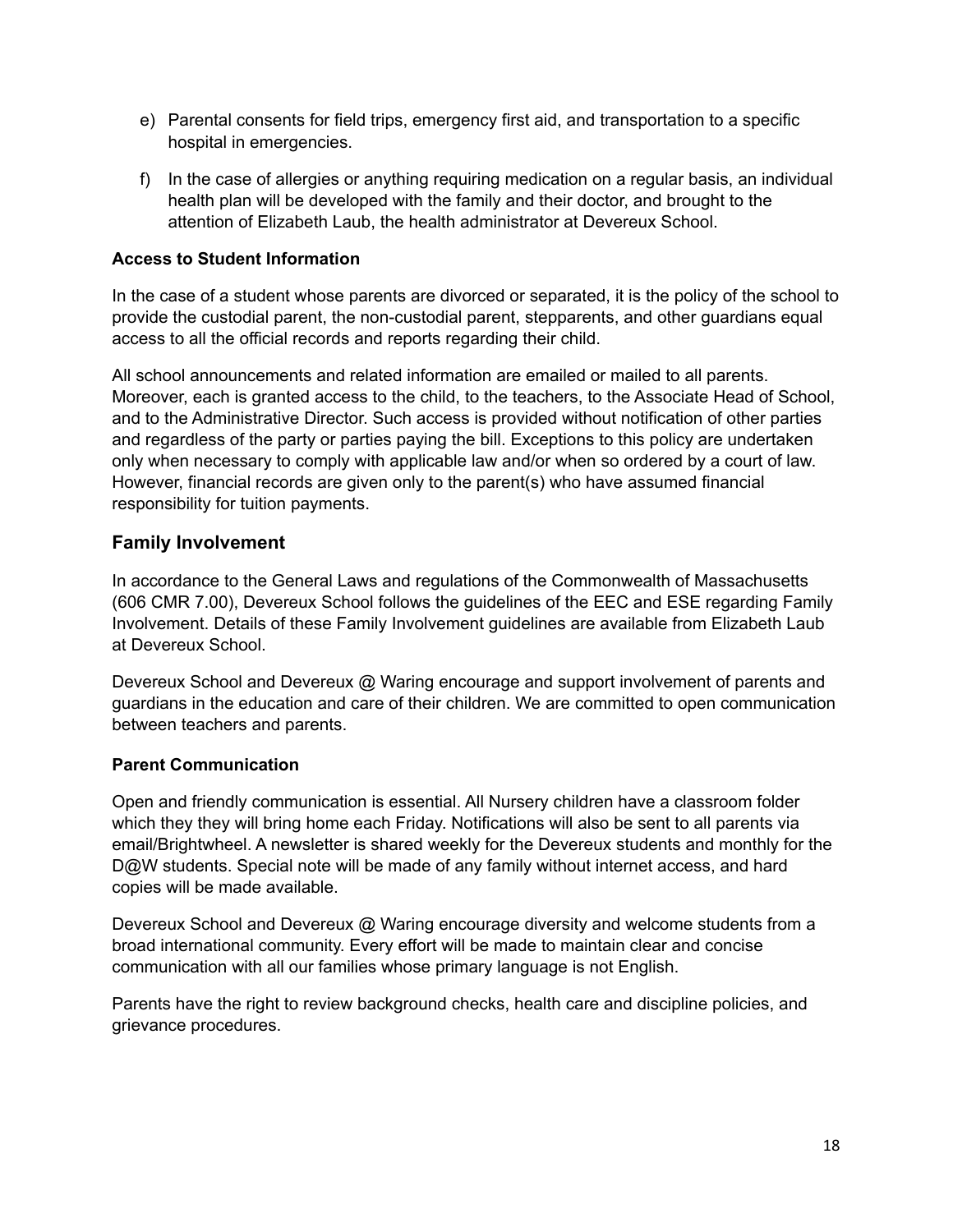#### <span id="page-18-0"></span>**Parent Input**

Any suggestion you may care to make regarding the handling of your child would be most welcome and could prove very helpful to the teacher. In the event that any question should arise, feel free to telephone the school.

Parents are encouraged to make suggestions about policies and programs.

#### <span id="page-18-1"></span>**Parent Conferences**

We encourage parents to be actively involved in their child's education. Our teachers are always available for a conference which will be scheduled at a mutually agreeable time. Should a teacher feel a conference is necessary, the parent will be notified and a meeting time will be agreed upon.

#### <span id="page-18-2"></span>**Notification to Parents**

Parents will be notified immediately of any injury which requires any medical care beyond minor first aid or of any emergency administration of non-prescription medication, at the end of the day regarding any minor first aid administered (in writing within 48 hours of any incident), whenever a communicable disease or condition has been identified in the program and of any allegation of abuse or neglect involving their children while in the care and custody of Devereux School. Parents will also be notified prior to or as soon as possible following any change in educators, prior to the introduction of any pets into the program, of the use of any herbicides or pesticides, prior to their use whenever possible, and whenever the program deviates from the planned menu. They will also be notified whenever special problems and significant developments arise, and in writing seven days prior to the implementation of any change in program policy or procedures.

#### <span id="page-18-3"></span>**Enrollment**

Interested families can contact Elizabeth Laub at [elizabeth@devereuxschool.org](mailto:elizabeth@devereuxschool.org) and/or visit our website [devereuxschool.org](http://devereuxschool.org) to learn more about our admissions process.

Prior to enrollment, parents will have the opportunity to attend an informational meeting, as well as submit a short video with their application.

#### <span id="page-18-4"></span>**Admissions**

Devereux School accepts students into all of its programs, nursery through 5<sup>th</sup> grade, as interest and availability allow. The suggested age of enrollment in the Nursery program is 3 years old. Eligibility for enrollment is not based on chronological age or toilet training status. Toilet Training Policy: Devereux School does not determine eligibility for enrollment based on toilet training status.

In order to fully benefit from our Montessori inspired philosophy and school curriculum, we encourage that students enter the school with the intention of remaining through  $3<sup>rd</sup>$  grade, and moving onto our  $4<sup>th</sup>$  and  $5<sup>th</sup>$  grade program at Devereux  $@$  Waring. No child shall be denied entrance into our program on the basis of this decision.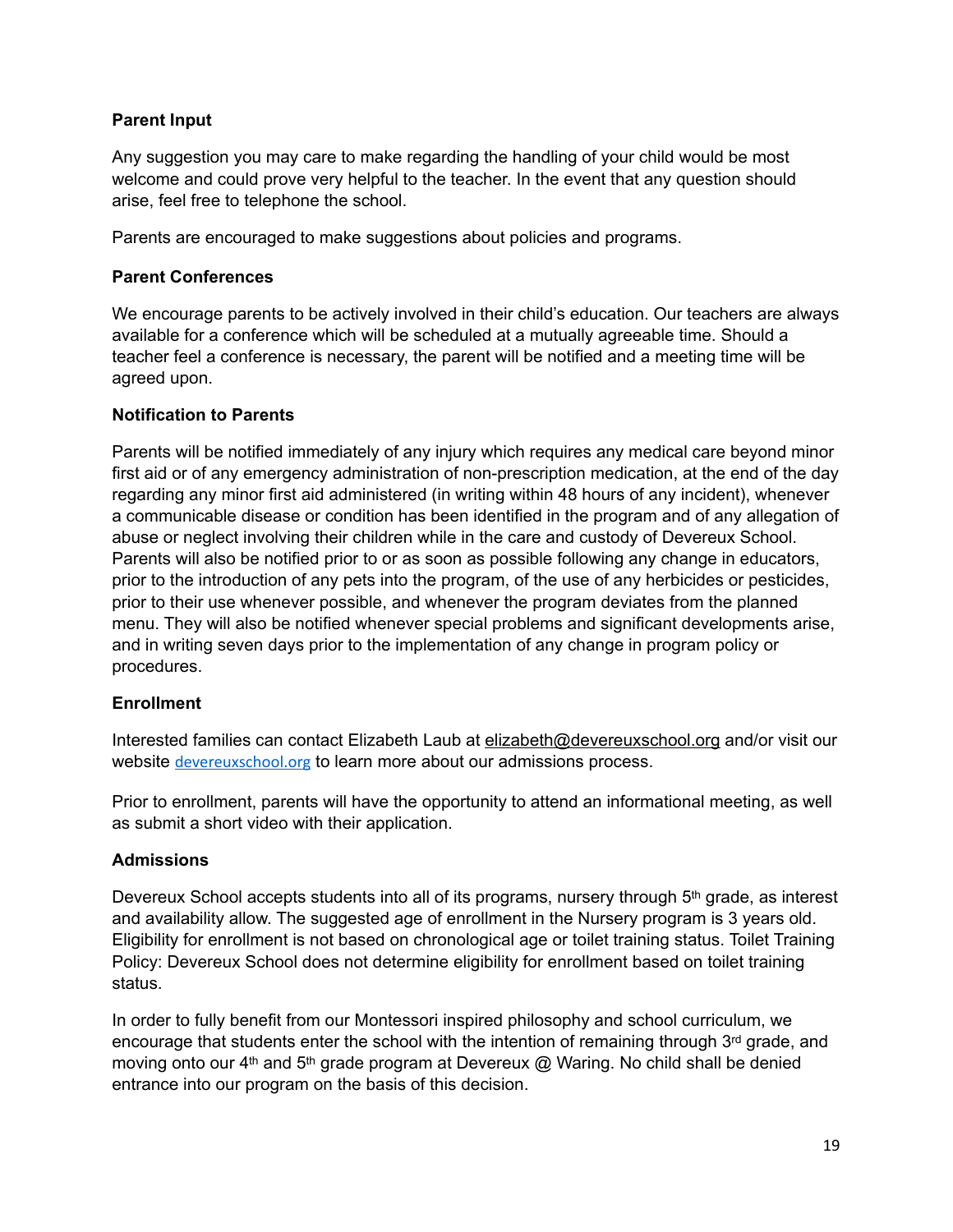Admission Committees consisting of faculty members will make the final decisions regarding the acceptance of students.

Devereux School does not discriminate in providing services to children and their families on the basis of race, religion, cultural heritage, political beliefs, national origin, marital status, disability or sexual orientation.

#### <span id="page-19-0"></span>**Registration Fee, Tuition, and Financial Aid**

Applications for Admission to Devereux School and Devereux @ Waring are available on our web page and can be submitted to Elizabeth Laub, Administrative Director, at [elizabeth@devereuxschool.org](mailto:elizabeth@devereuxschool.org). Returning students will need to fill out a Reservation Form.

Once a student has been admitted to Devereux School or Devereux @ Waring, they will receive enrollment paperwork, including contact information, medical consent form, history and background information. This Fall Packet is sent out on August 1st of each year.

A non-refundable Registration Fee of \$75 is required at the time of application.

The Tuition Schedule and Payment Plans are shown in Appendix E.

Financial Aid is available if needed. Please contact Paul Baker for more information.

#### <span id="page-19-1"></span>**Children's Transitions**

Part of the Devereux School and Devereux @ Waring commitment to students and parents is to support and assist, in any way, the transition of the child from one class to another or to another program.

When transitioning within the Devereux School and Devereux @ Waring programs, children will visit the new class both with and without their parent. We highly recommend and encourage the same when moving to a new program outside of our school.

The child's best interests are first and foremost, and teachers and directors are available to discuss what best suits your child's needs. We are happy to work with parents throughout the process; we have a collection of resources and printed materials, and have a good working relationship with other schools in our area.

Children's records are always available and will be shared with other schools at the parent's written request.

#### <span id="page-19-2"></span>**Written Information for Parents**

This handbook provides information for parents to assist them in understanding the policies and procedures at Devereux School and at Devereux @ Waring.

Devereux school is licensed by the Commonwealth of Massachusetts Department of Early Education and Care. The phone number for regional EEC office is (617) 988-6600. Parents may contact the EEC for information regarding the program's regulatory compliance history.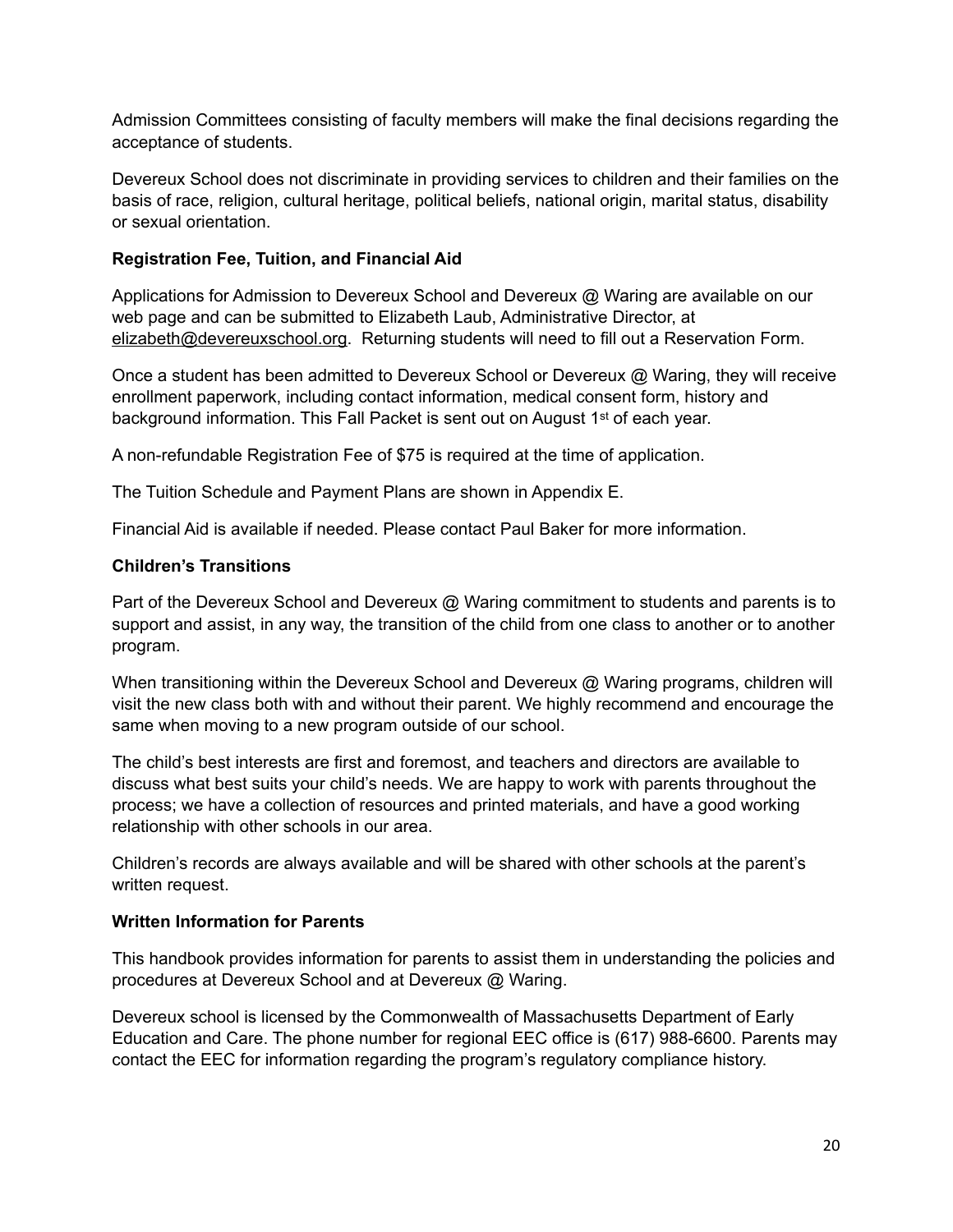#### <span id="page-20-0"></span>**Student Conduct Policies**

Children will learn to consider and respect others and the environment around them. Clear and consistent age appropriate limits will be set, and with these limits, each child will gently learn what is appropriate behavior in different situations.

Children are encouraged to solve as many of their own problems as possible under the guidance of a classroom teacher. Children are encouraged to use words to handle their differences and shown how to stop others from interfering with their activities. When a teacher must intervene, age appropriate and constructive methods of discipline are used, starting with a verbal intervention, redirecting and removing a child for the situation if necessary.

Physical or emotional danger will be grounds for a teacher to intervene immediately. Parents are notified verbally or in writing regarding disciplinary action taken by the teacher; this is to better aid the child in improving their behavior, in the interest of maintaining a safe and happy learning environment.

Parents and teachers will always work together to deal with persistent behavioral issues and unusual or dangerous aggression to self or others. If a child appears unusually stressed or anxious, or otherwise motivated to engage in negative behaviors, it is the duty of Devereux School and Devereux @ Waring teachers to consult with the parents.

Devereux School and Devereux @ Waring are aware of and comply with all Federal, State and local laws prohibiting corporal or abusive punishment in child care settings. Teachers are expressly prohibited from using unproductive or shaming methods of punishment.

#### <span id="page-20-1"></span>**Behavior Guidance**

Teachers shall provide each child with guidance that helps the child acquire positive selfconcept and self-control. Behavior guidance used by each caregiver will be constructive, positive and suited to the age of the child at all times.

The following rules and standards apply:

- 1. To prevent unacceptable behavior from occurring the teachers will:
	- Model appropriate behavior
	- Arrange the classroom environment to enhance the learning of acceptable behaviors
	- Use descriptive phrase praise when appropriate actions occur
- 2. When unacceptable behavior occurs or is about to occur teachers will use:
	- Redirection substitute a positive activity instead of a negative one
	- Distraction change the focus of the activity or behavior
	- Active listening to determine the underlying cause of the behavior
	- Sitting with or holding a child when needed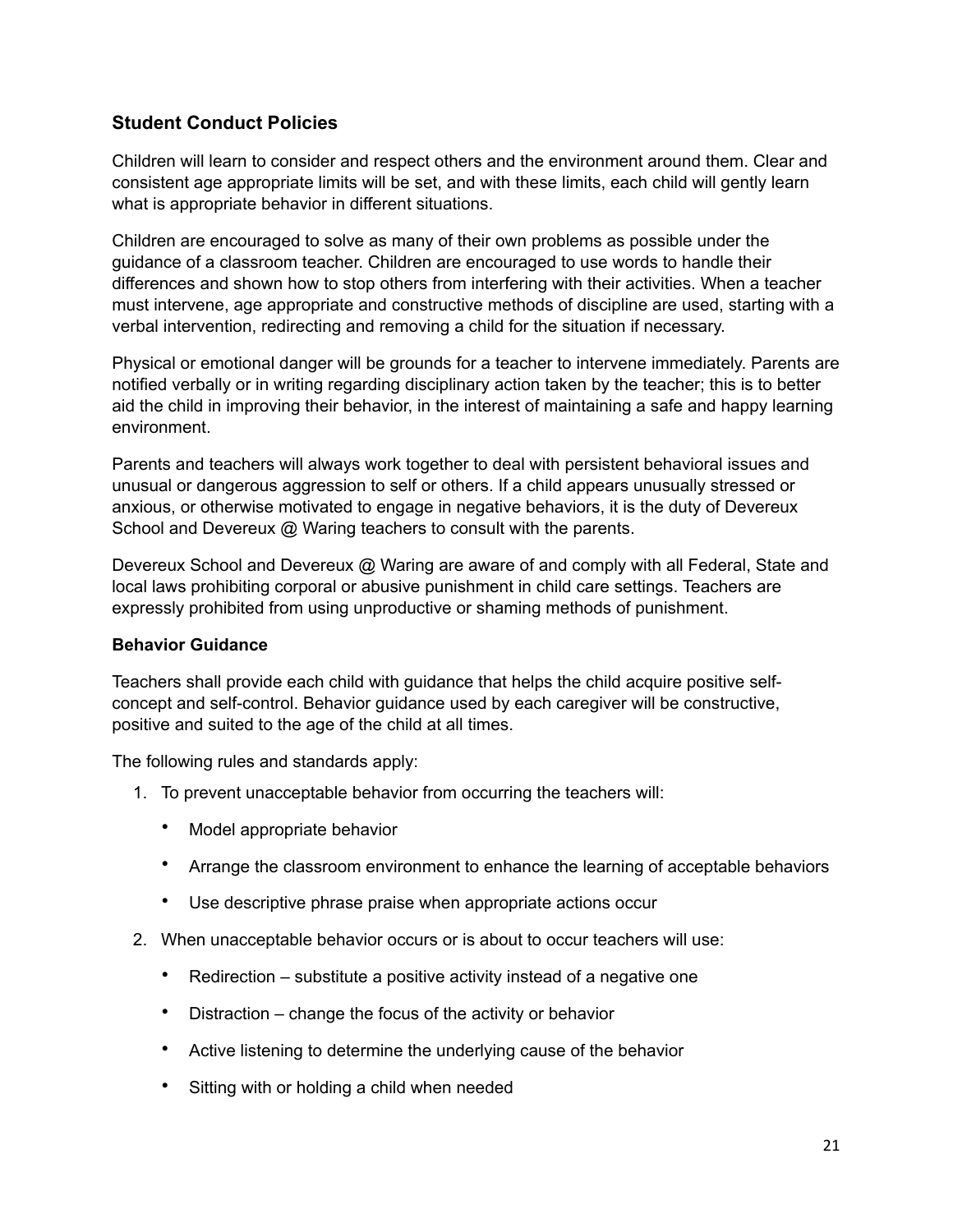• The Thinking Bench (separation from the group) as a quiet spot to reflect on behavior.

A teacher will listen, suggest alternative behaviors, and role model appropriate language as needed. Children who display unacceptable conduct

At Devereux School and Devereux @ Waring, one of our primary goals is to provide a nurturing, safe, and pleasant environment for all the children we serve, and an optimum learning experience for every child.

We recognize that one of our jobs is to help children learn appropriate ways to handle conflicts. We work on this as conflicts arise, helping children find satisfactory solutions. We also have "Conflict Resolution" and "Empathy Learning" as part of our curriculum.

We understand that many students, particularly younger students, may use misguided behavior because they have not yet learned what is acceptable behavior. However, at times, a child's behavior may endanger others. We want to ensure parents that we will address such behavior immediately following these guidelines:

- A first incident will be reported to the parent.
- A second incident will result in a parent-teacher conference to discuss the behavior and establish a plan of action.
- A third incident will result in the parent being called, and another conference will be set up with the teacher(s) and the director to continue the discussion to understand what might be causing the problem.
	- o Referral for outside advice will be suggested.
	- $\circ$  Devereux School and Devereux  $\omega$  Waring reserve the right to terminate any child's enrollment if any further incident occurs, or if the school administration concludes that any of the following conditions exists:
		- 1. The school cannot meet the child's needs.
		- 2. The parents are unable to work with the school to find an acceptable solution.
		- 3. The continuing behavior endangers the well-being of other children, and/or the child engaging in the behavior.

Most conflicts can be resolved promptly and to everyone's satisfaction through open communication. To that end, the school encourages open dialogue and respectful sharing of concerns. The director, associate head of school, and/or owner of Devereux School and Devereux @ Waring should be informed of any conflict and will assist with an appropriate resolution, if required.

Devereux School and Devereux @ Waring are committed to providing a high-quality education in a safe, productive environment.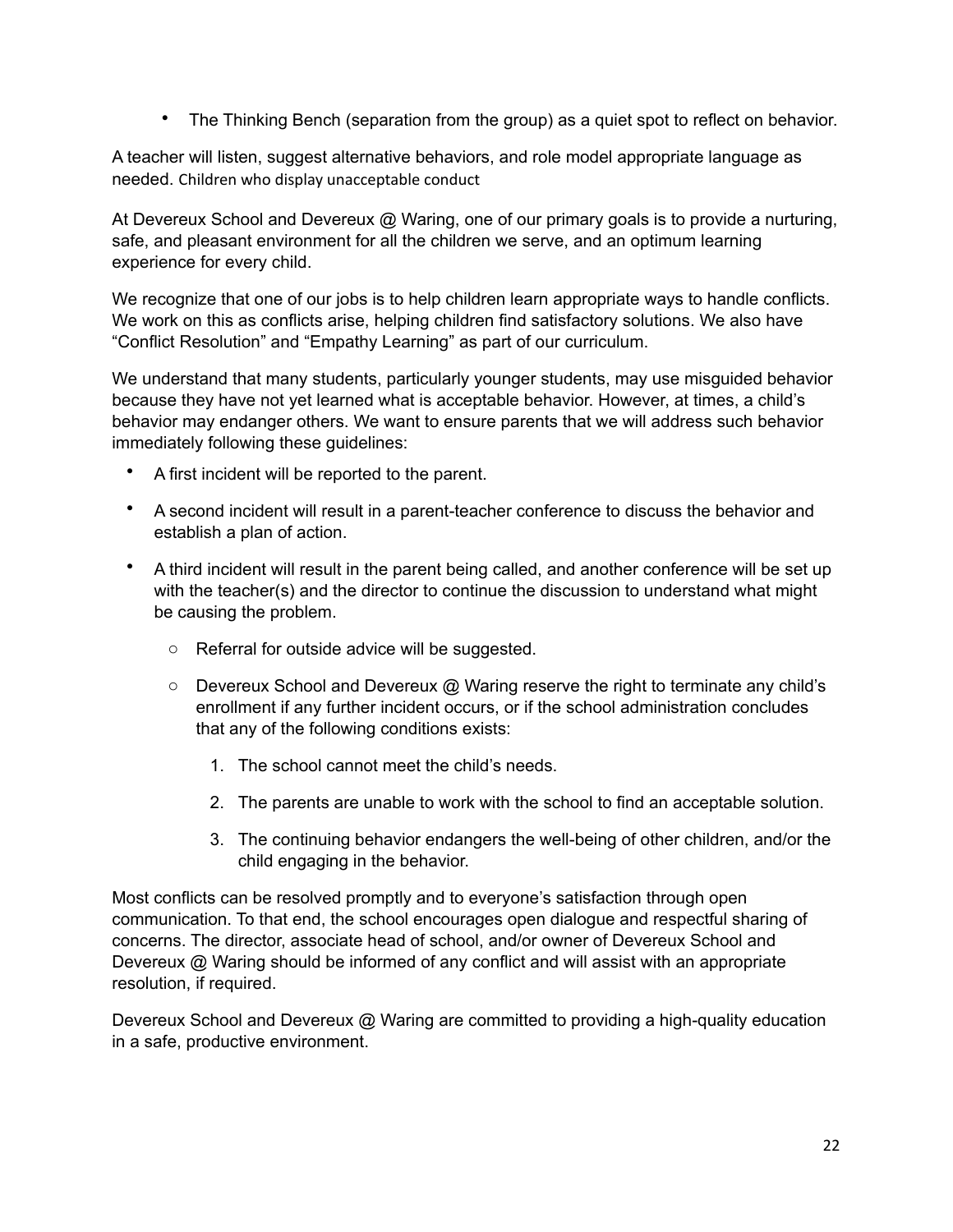#### <span id="page-22-0"></span>**Behavioral Intervention (to avoid suspension and termination)**

In the event of challenging behavior interfering in the quality of the learning environment and/or safety of all students, the director, the associate head of school, and teachers will meet with the parents to discuss other options. Referrals for evaluation and services will be provided. Consultation and training for the program will be pursued, and a behavioral intervention plan will be developed for both home and school.

If suspension or termination is necessary, parents will be informed in writing of specific reasons and conditions of return, if any.

#### <span id="page-22-1"></span>**Bullying and Harassment**

Devereux School and Devereux @ Waring expect that all members of our school community will treat each other with kindness and respect. We maintain a learning environment that is free of bullying and any other verbal or physical misconduct that disrupts the learning environment or makes it unsafe.

Any incidents of bullying will be handled in accordance to the steps explained in *Behavior Guidance, Children who display unacceptable conduct,* and *Behavioral Intervention* above.

#### <span id="page-22-2"></span>**Grievance Procedures**

If a Devereux parent has a problem or complaint, it is the policy of Devereux School that it be directed to the Administrative Director, Elizabeth Laub and/or Head of School, Paul Baker.

If a Devereux @ Waring parent has a problem or complaint, it is the policy of Devereux @ Waring that it be directed to Kasey Sampson, Veyla Jackson, and/or the Head of School, Paul Baker.

*As Maria Mon*t*ssori once said,* "*Charac*t*r forma*t*on cannot be taught. It comes*  f*om experience and not* f*om explana*t*on.*"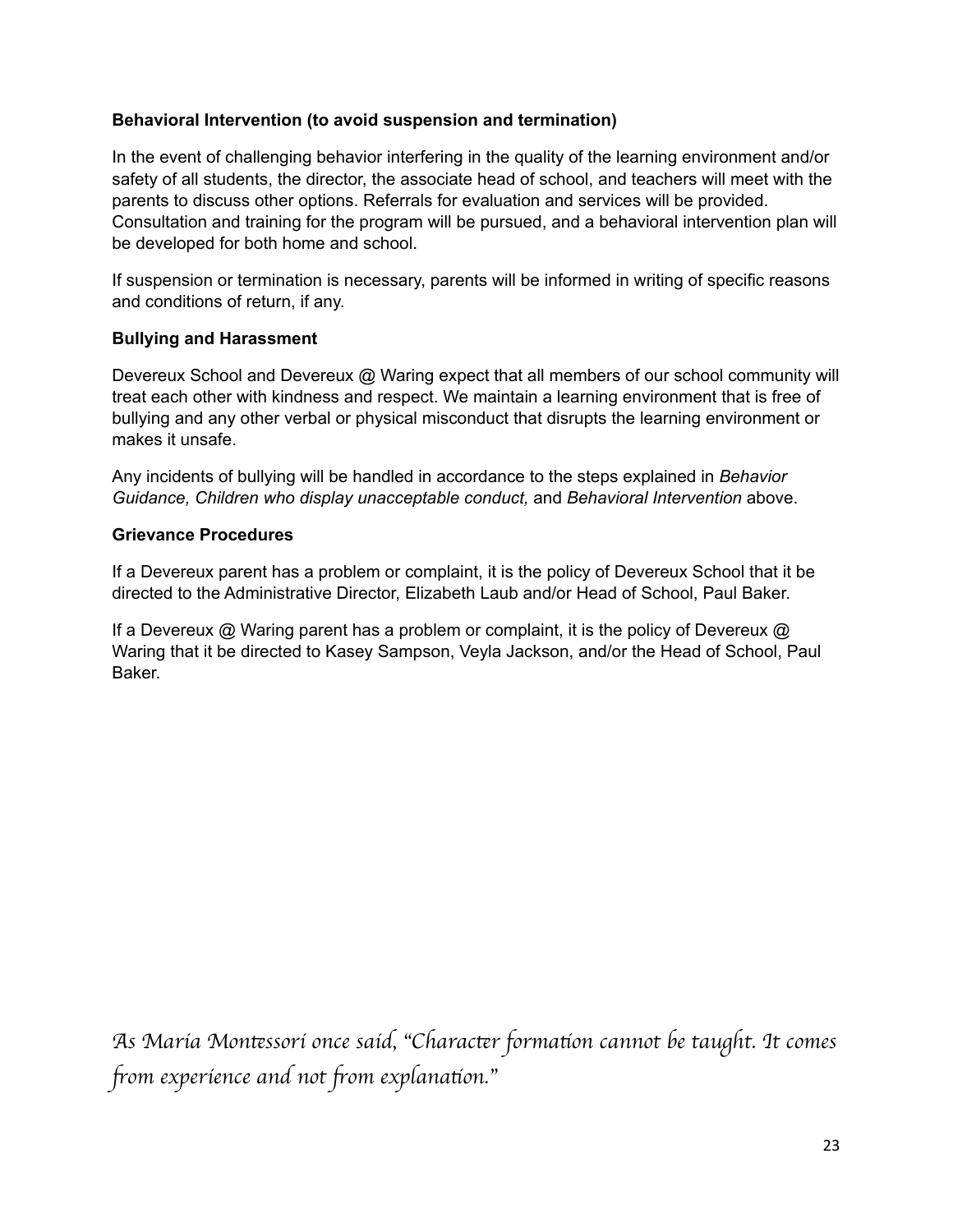#### <span id="page-23-0"></span>**Health and Safety**

Devereux School and Devereux @ Waring have developed a Health Care Policy in accordance with the guidelines of the EEC and ESE and regulations of the Commonwealth of Massachusetts. The full Health Care Policy is available for review from Elizabeth Laub at Devereux School.

#### <span id="page-23-1"></span>**School Forms and Health Care Records**

School Forms and Health Care Records must be updated each year. We ask parents to mail them to us during August, or bring the completed forms on the first day of school.

No child will be able to begin the school year until a current health form is on file and immunizations are up-to-date.

#### <span id="page-23-2"></span>**Illness and Injuries**

In the event that a student becomes ill or injured the parents will be notified using the contact numbers on file. If the parents are unreachable then the person(s) listed under the emergency contacts would be called. The child will need to be picked up by a parent or designated adult. In the event of an emergency, an ambulance will be called.

Teachers are CPR and first aid certified. If a child requires first aid, it is administered by a trained staff member. There is a first aid kit located in each classroom at Devereux School. At Devereux @ Waring, a first aid kit is located in the bathroom; there is an additional first aid kit in the Waring nurse's office. The first aid kits include: tape, band aids, gauze, gloves, cold packs, scissors, tweezers and thermometer. Supplies are checked and maintained weekly by the director and/or designated teachers.

#### <span id="page-23-3"></span>**Medications**

No prescription or non-prescription medication will be administered to a child without written parental authorization. These forms are available upon request. No prescription medication will be administered without the written order from a physician, which may include the label on the medication.

Medication prescribed shall be kept in the original containers bearing the pharmacy label which shows the serial number of the prescription, name of child, name of prescribing practitioner, the name of the medication, directions for use and cautionary statements. Over the counter medication shall be kept in the original containers which shall include the directions for use. When the medication is no longer needed, it will be returned to a parent or guardian and if it cannot be returned, it shall be destroyed.

If a child requires medication, the health care supervisor, Elizabeth Laub, Virginie Picone, or Kasey Sampson shall administer the medication and will log the medication administration record which is kept in the back of the medical log. The medications are kept in a locked storage cabinet used exclusively for medication. Medications requiring refrigeration shall be stored in a locked box used exclusively for medications and is physically affixed to the refrigerator.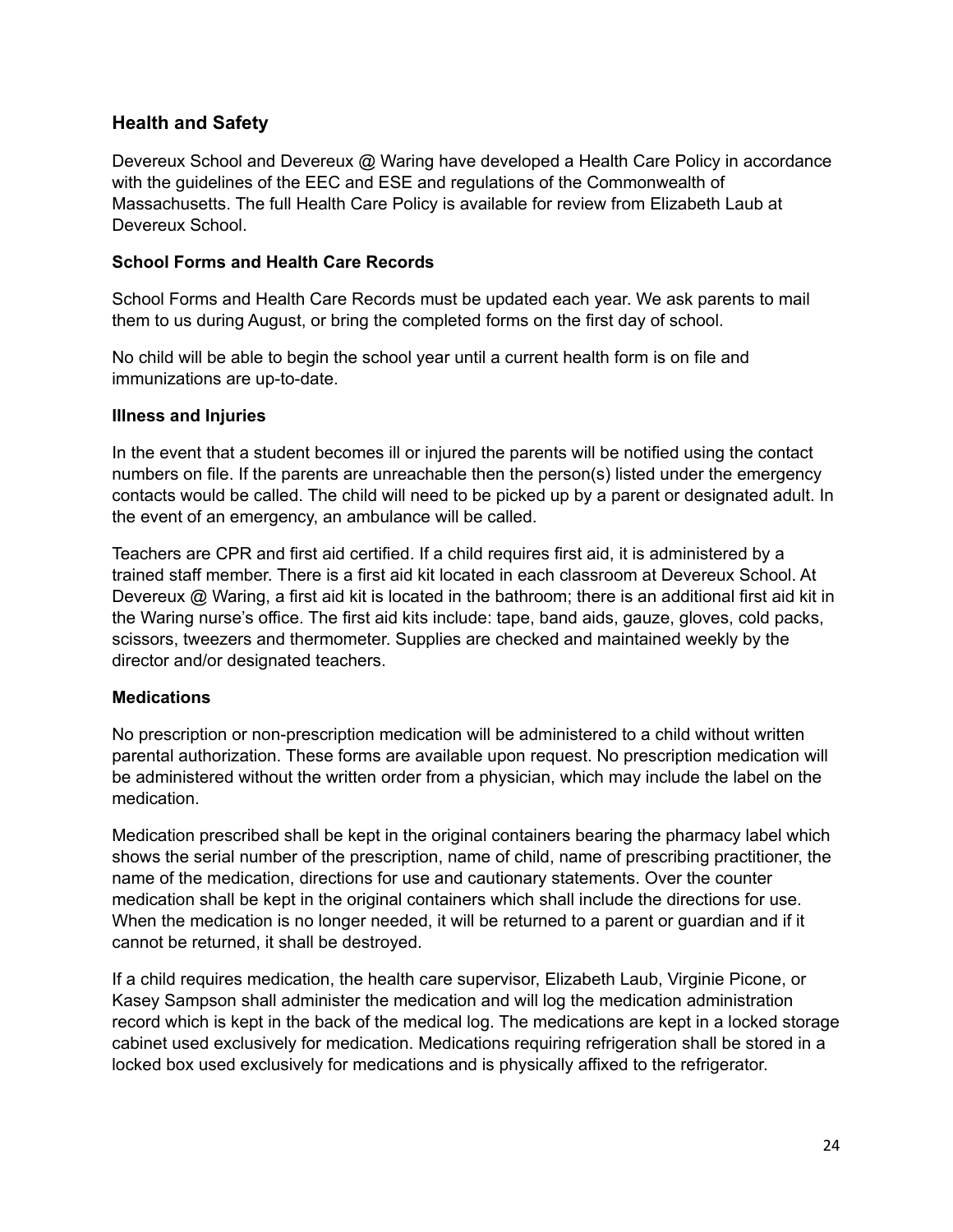#### <span id="page-24-0"></span>**Child Abuse and CORI Checks**

Devereux School and Devereux @ Waring shall protect children from abuse and neglect while in our care and custody. The staff members at Devereux School and Devereux @ Waring are mandated reporters and must report any abuse or neglect of a child to the Department of Children and Families. All staff shall report suspected child abuse or neglect to the supervisor, who in turn must report suspected abuse or neglect to DCF (phone 978-825-3800).

A full plan has been developed for reporting suspected incidents of child abuse and neglect as required by M.G.L. c. 119 and 51A. This plan is included in the Health Care Policy and is available from Elizabeth Laub at Devereux School.

All staff members at Devereux School and Devereux @ Waring have been CORI checked.

#### <span id="page-24-1"></span>**Crisis Plans**

The staff at Devereux School and Devereux @ Waring are advised and updated on the protocols for events such as fire, emergencies, shelter-in-place, and lockdowns. Students are apprised of safety protocols as appropriate.

#### **Fire Drills**

At the start of the school year, fire drills are conducted within 24 hours and repeated monthly so that new students can become familiar with the procedure. Evacuation plans are posted in the classroom.

Teachers shall conduct a head count as the bell is ringing. Teachers and other staff members will escort the students to the designated meeting place and will do a final head count to ensure that all students are present.

In the case of a fire, children will not return to the building until the proper authority (firefighter) determines it is safe and an all clear alarm is sounded.

Devereux @ Waring students participate in the fire drills conducted by the Waring School. Teachers and students will follow the protocols in the Crisis Plan and Medical Emergency Response Plans located in binders throughout the campus.

#### **Emergency Evacuation Plan**

#### Devereux School in Marblehead

In the event of an emergency situation that requires an evacuation of Devereux School, the emergency evacuation plan shall be implemented. The caregiver in charge during the evacuation will take with him/her:

- The emergency backpack which contains emergency contacts for all students, attendance forms, a first-aid kit, snacks and activities.
- The students medications from the medication box
- At least one cell phone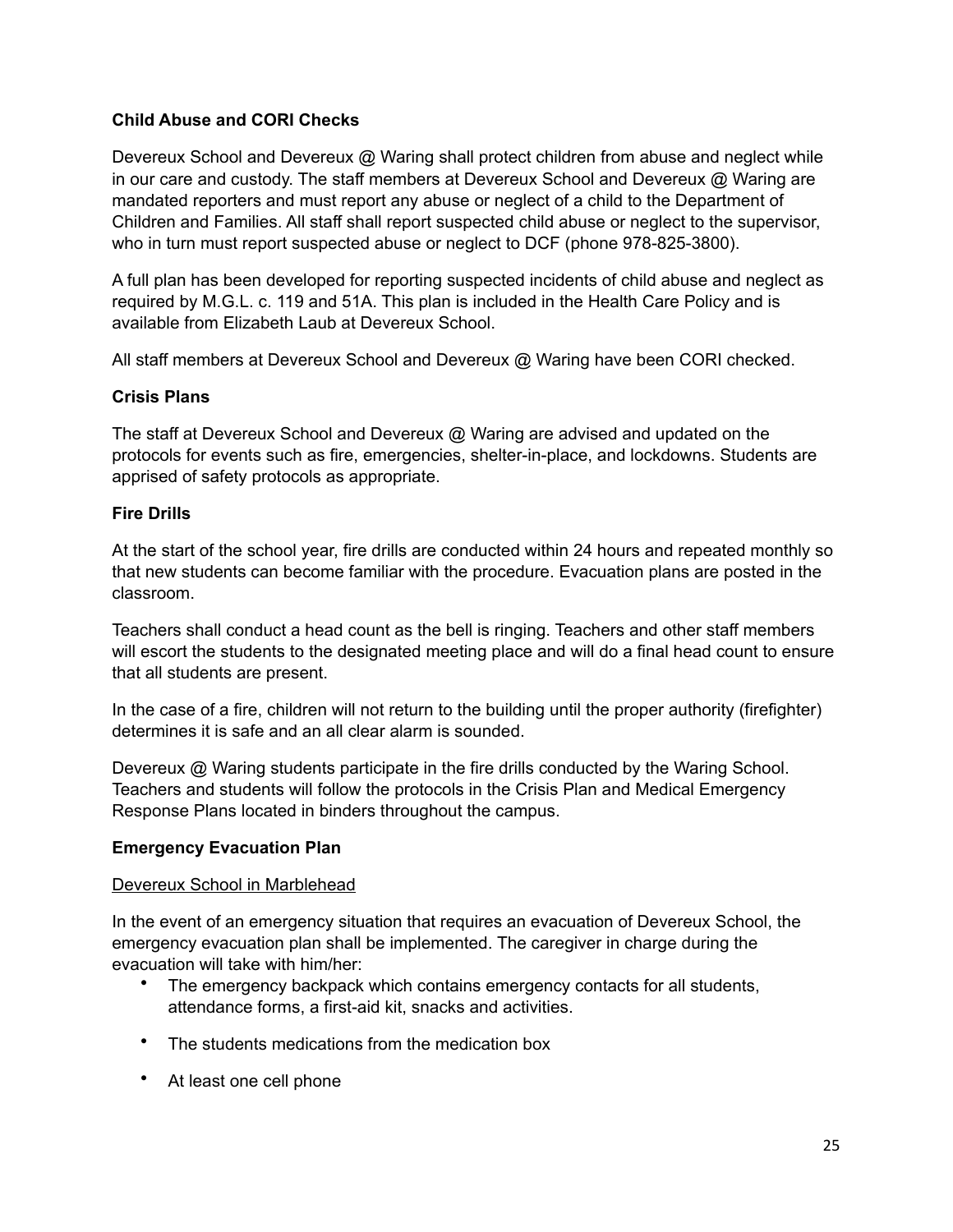Shelter-in-place: In the event of an emergency, in which the students and staff cannot safely exit the building (e.g., fire, toxic fumes, etc.), it will be decided that the emergency procedure will be to "shelter-in-place." During this type of emergency evacuation, the students will be brought down to the basement of the music house by foot, which is where they will remain with teachers and other staff, while parents and other emergency contacts are made aware of the situation, and arrangements are decided for how the children will be picked up. In the basement, there is an emergency bin containing: bottled water, snacks, utensils, plates, blankets, books, flashlights batteries, wipes, and bags.

In the event of an emergency that encompasses a large area around the school due to a nonconfined environmental threat (e.g., flooding, brush fires, etc.) and the students cannot remain in the area, they will be walked to the Marblehead Fire Station at 1 Ocean Avenue. Head counts will be performed before, during and after the evacuation.

#### Devereux @ Waring

In the event of an emergency situation, Devereux  $\mathcal Q$  Waring students and teachers will follow the protocols in the Crisis Plan and Medical Emergency Response Plans located in binders throughout the campus.

#### **Lockdown**

In the event of a crisis in which warrants the students and staff to be placed in a lockdown situation, all outer doors in the classroom will be locked from the inside by a staff member. The students will be escorted to a designated lockdown room within their classroom, and a head count will be performed.

This room will contain the emergency backpack, medications, a first aid kit, emergency contact list, children's activities, food and water. The lights will be turned off, the curtains will be drawn and the children will be instructed to sit on the floor and remain quiet. 9-1-1 will be called immediately.

The designated lockdown room in the Nursery classroom is the kitchen, where the doors will be locked. In the Kinder classroom, it is the bathroom. In the Grader classroom, it is the room behind the whiteboard, with access to a bathroom.

In the event of a lockdown situation at Waring, Devereux @ Waring students and teachers will remain quietly in the classroom with the doors locked and the blinds drawn.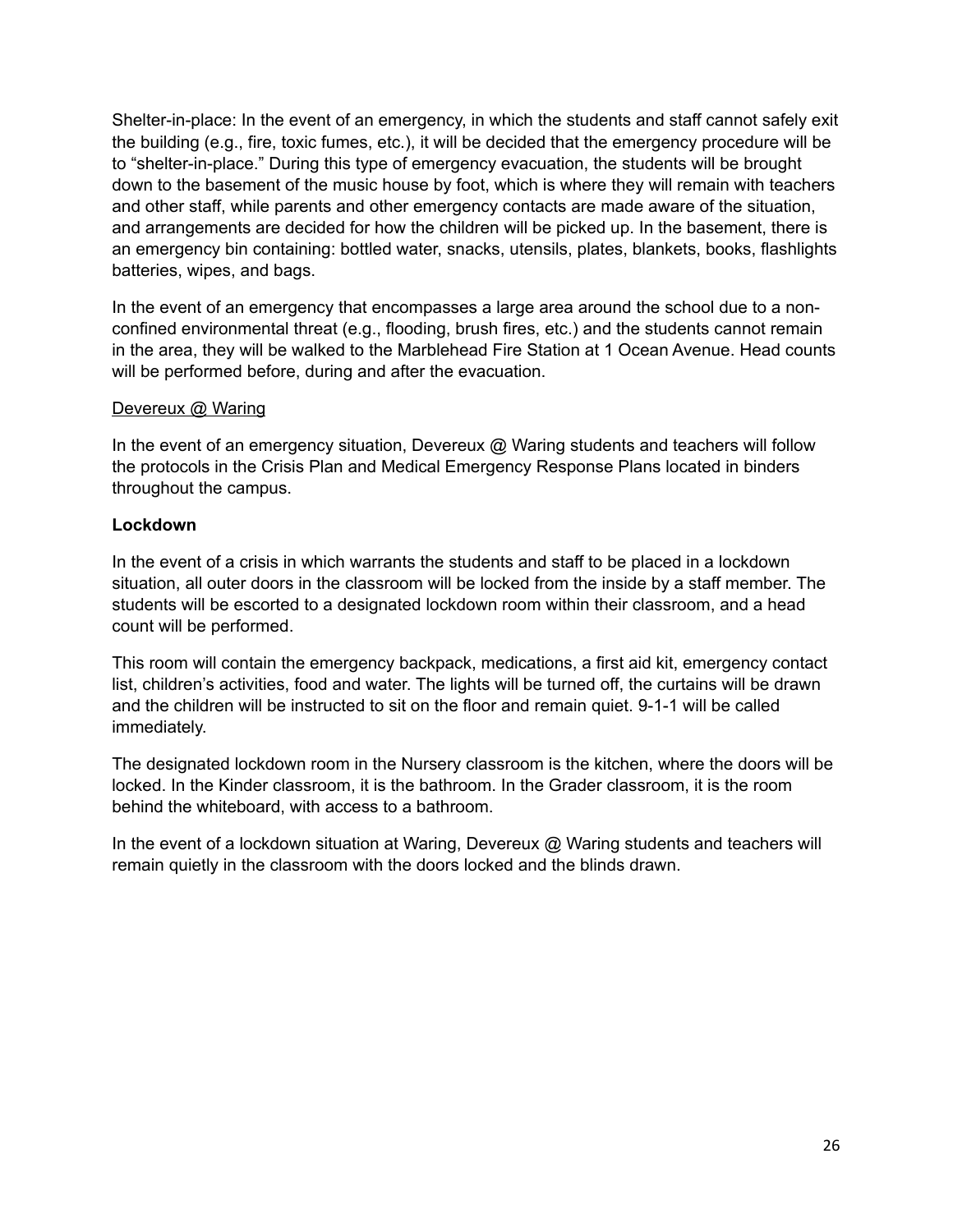#### <span id="page-26-0"></span>**Appendix A**

For parents interested in learning about the Montessori philosophy, the following excerpts are taken from the Encarta Online Encyclopedia.

Several books written by, and about Maria Montessori are also available at your local library or online. Our recommended reading list follows this excerpt.

#### <span id="page-26-1"></span>**Maria Montessori (1870 – 1952)**

An Italian educator and physician, Maria Montessori was best known for developing the Montessori method of teaching young children. She introduced the method in Rome in 1907, and it has since spread through the world. The Montessori method stresses the development of initiative and self-reliance by permitting children to do by themselves the things that interest them, within disciplined limits.

In 1894, Montessori became the first woman in Italy to receive a medical degree. She joined the medical staff at the University of Rome psychiatric clinic and soon became interested in the education of children with mental retardation. She gradually became convinced that children with mental retardation were much more capable of learning than experts at that time believed.

In 1901, Montessori was appointed director of the Orophrenic School of Rome, which had been used as an asylum to confine children with mental retardation. Drawing largely on the ideas of renowned French educators Jean Itard and Edouard Seguin, Montessori provided the children with mental stimulation, meaningful activities, and opportunities to develop self esteem. She received widespread recognition for her work when many of the adolescents at the school passed standard tests for sixth-grade students in the Italian public schools.

Montessori believed that her methods would prove even more effective with children of normal intelligence. In 1907, she opened the first Montessori school in a slum district of Rome. Within a year, observers came from around the world to see the progress made by Montessori's students. Before the age of five the children learned to read and write, they preferred work to play, and they displayed sustained mental concentration without fatigue.

Montessori based her educational method on giving children freedom in a specially prepared environment, under the guidance of a trained director. She stressed that leaders of the classroom be called directors rather than teachers because their main work was to direct the interests of children and advance their development. According to Montessori, when a child is ready to learn new and more difficult tasks, the director should guide the child from the outset so that the child does not waste effort or learn wrong habits.

Montessori was convinced that universal adoption of her teaching method would be of immense value in bringing about world peace, and she stressed the importance of education as the "armament of peace."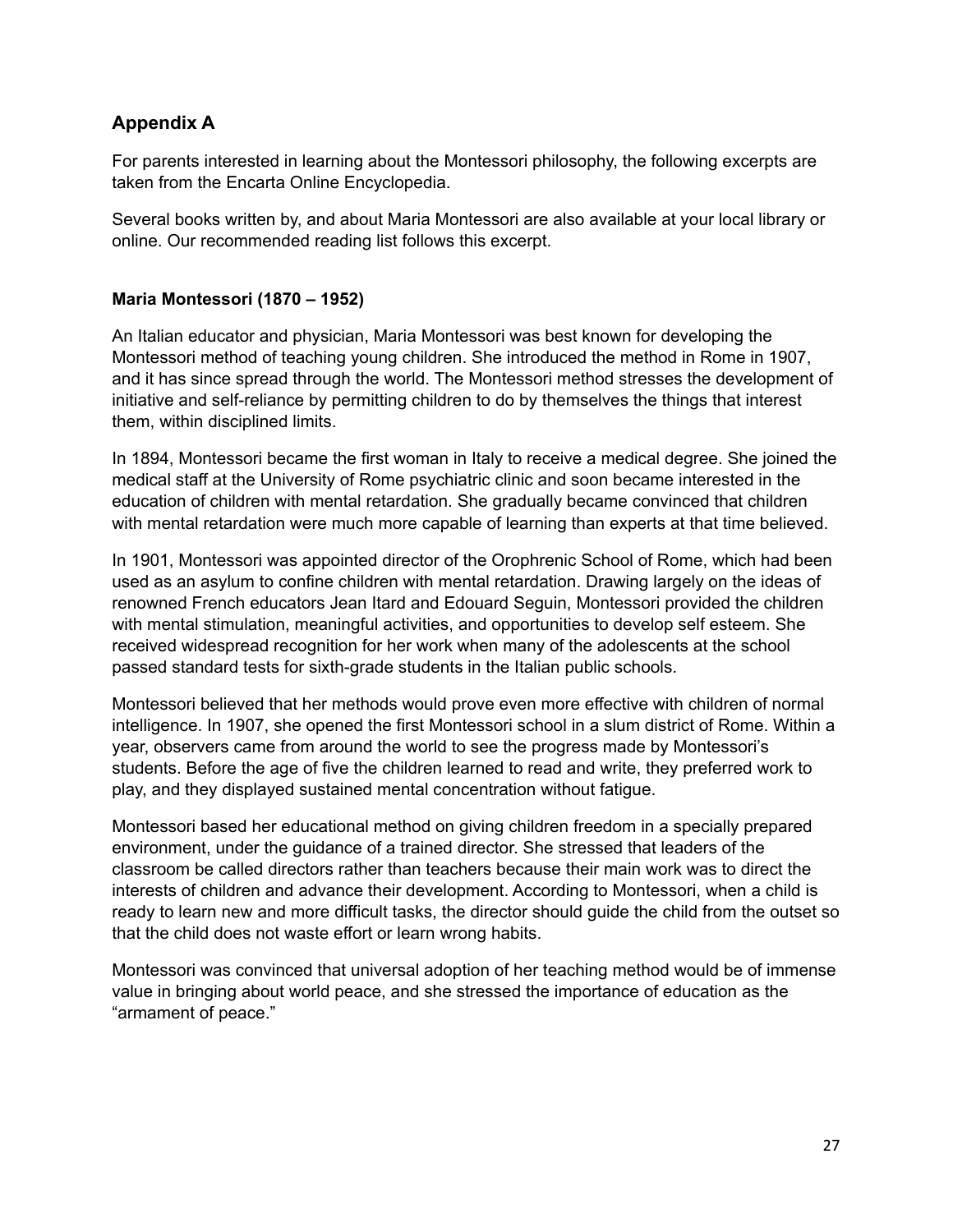# **Devereux School**

#### <span id="page-27-0"></span>**Recommended Reading List**

- 1. *The Absorbent Mind* by Maria Montessori
- 2. *The Montessori Method* by Maria Montessori
- 3. *Teaching Tolerance*, a quarterly magazine
- 4. *Public School Montessorian*, a community newspaper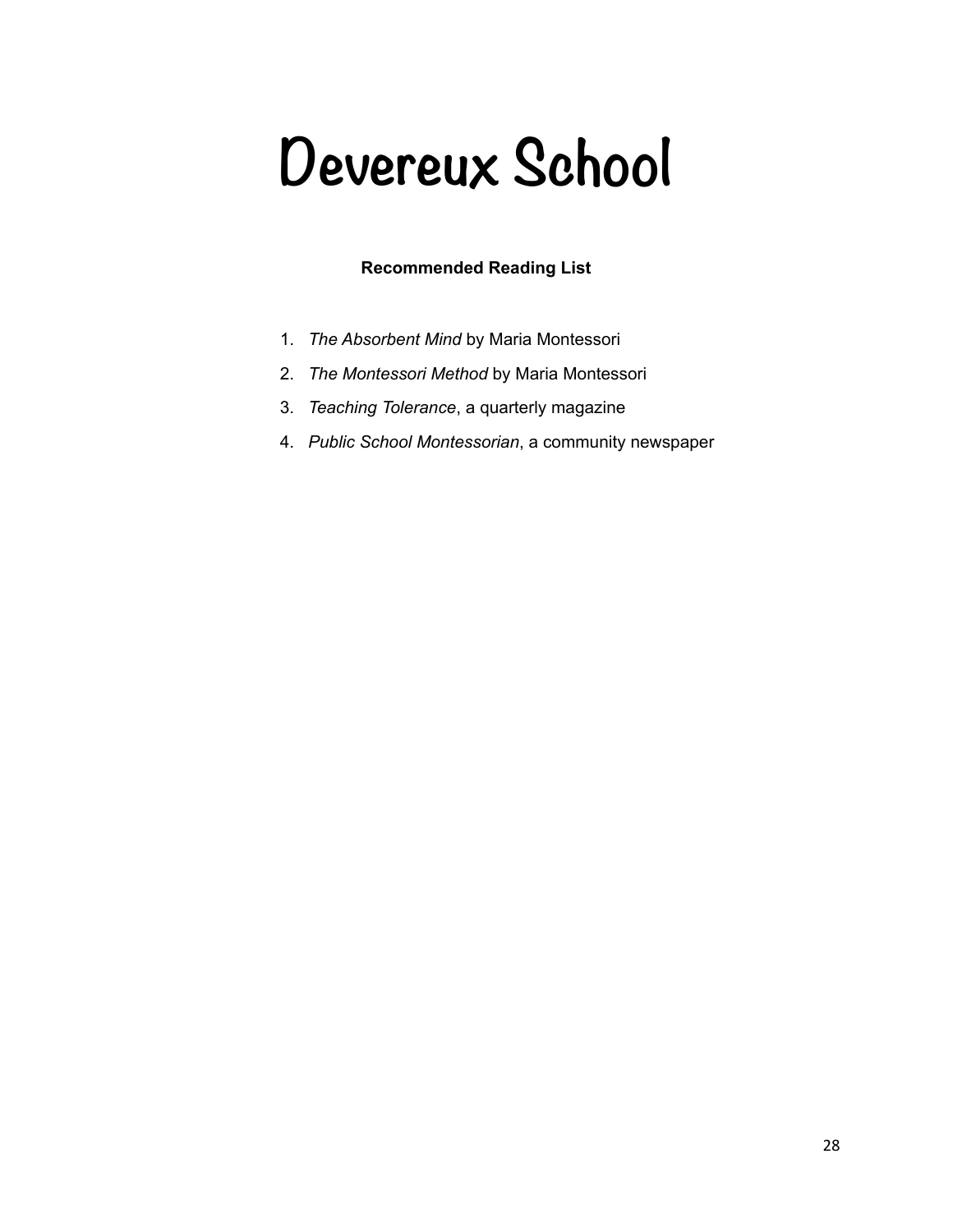#### <span id="page-28-0"></span>**Appendix B**

#### <span id="page-28-1"></span>**Administration and Staff for Devereux School and Devereux @ Waring – 2022-2023**

| <b>Todd Zion</b>        | Owner, business and property manager         |  |  |
|-------------------------|----------------------------------------------|--|--|
| Paul Baker              | <b>Head of School</b>                        |  |  |
| Elizabeth Laub          | <b>Administrative Director</b>               |  |  |
| Virginie Picone         | French Language Director                     |  |  |
| <b>Whitney Gray</b>     | 2nd/3rd Grade teacher                        |  |  |
| Victoria Carter         | 2nd/3rd Grade teacher                        |  |  |
| <b>Emily Cartwright</b> | 2nd/3rd Grade teacher                        |  |  |
| Dee Burgett             | 1st Grade teacher                            |  |  |
| Suzanne Salem           | Kindergarten teacher                         |  |  |
| <b>Colleen Murray</b>   | Kindergarten teacher                         |  |  |
| Myriam Herman           | Nursery/French teacher                       |  |  |
| Shellah Demonostene     | Nursery teacher                              |  |  |
| Marina Gutin            | Nursery teacher                              |  |  |
| Jeanne Westcott         | Nursery teacher                              |  |  |
| Jojo Landau             | Nursery teacher                              |  |  |
| Soleima Pitte           | Nursery teacher                              |  |  |
| <b>Kasey Sampson</b>    | 4th and 5th Grade teacher; Devereux @ Waring |  |  |
| Veyla Jackson           | 4th and 5th Grade teacher; Devereux @ Waring |  |  |

#### <span id="page-28-2"></span>**Background Record Check Policy**

As per the state of Massachusetts regulations for hiring staff at an EEC facility, all new applicants will permit the Administrative Director of Devereux School to run the appropriate CORI, SORI, and DCF background checks. Both CORI and SORI forms will be completed and submitted. A fingerprint appointment will be secured by said applicant and ensured by the Devereux School staff. Once the appointment has been completed, the prospective employee may begin work on a probationary basis until fingerprint results are known. The staff at Devereux School will await results and will check periodically with said staff member. If the results come back unsatisfactory, the employee will be asked to leave immediately and qualified administrative staff will take his/her place in the classroom until a new qualified hire is found.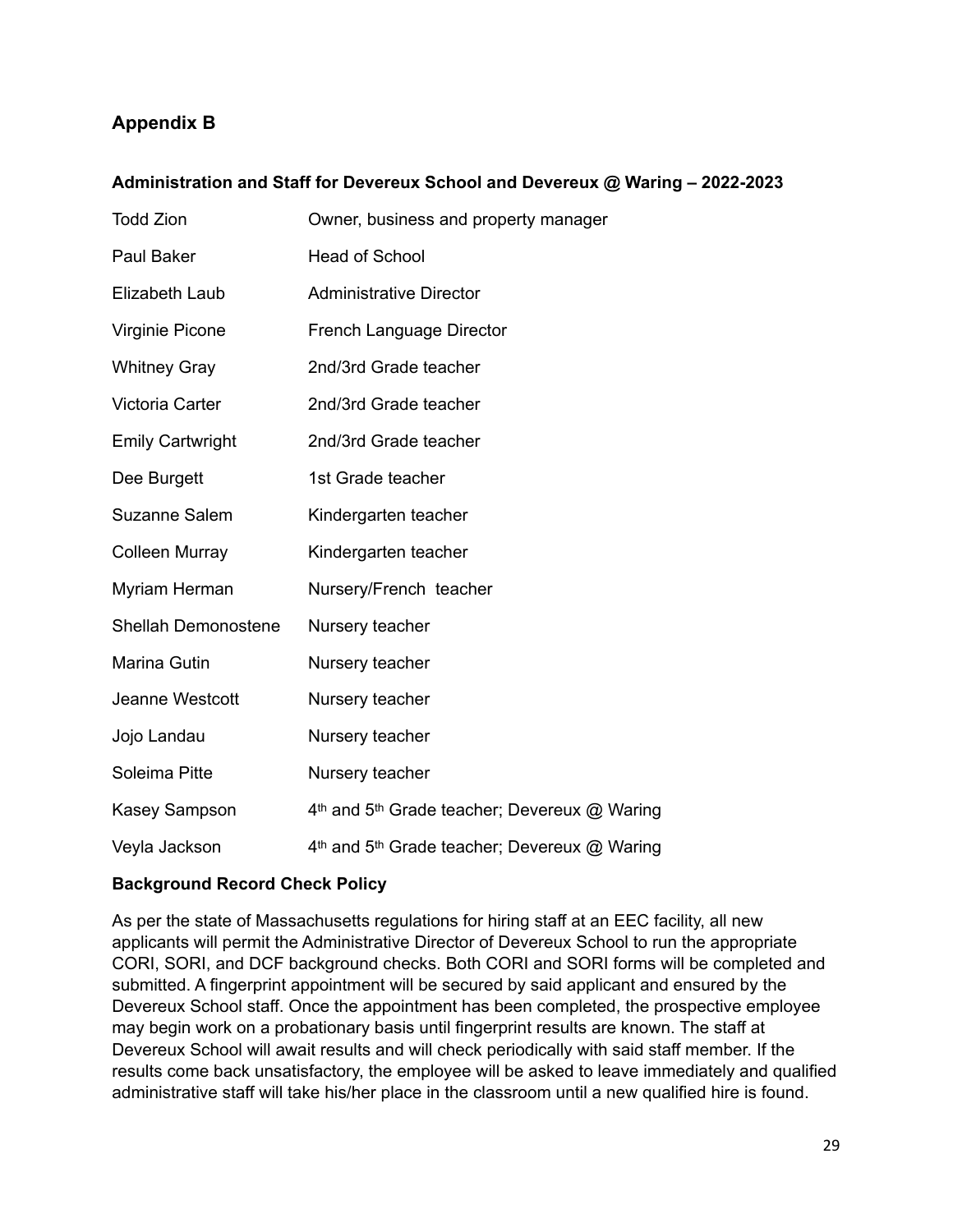## <span id="page-29-1"></span><span id="page-29-0"></span>**Devereux School Calendar 2022/2023**

#### **SEPTEMBER**

Tuesday, September 6 – New Student Orientation – 9:00 AM-10:00 AM Wednesday, September 7 – Opening Day of School

#### **OCTOBER**

Monday, October 10 – Indigenous Peoples' Day (No School) Saturday, October 22 - Fete des Feuilles 10:00AM-11:30AM

#### **NOVEMBER**

Friday, November 11 – Veterans Day observed (No School) Monday, November 14- Fall Reporting Day, (No School Kinders, Graders and D@W) Nursery regular schedule Tuesday, November 22 – Thanksgiving Recess begins at 4:00pm Monday, November 28 – Classes Resume

#### **DECEMBER**

 Saturday, December 10 – Holiday Concert – 1pm location TBD Thursday, December 15 – Winter Recess begins at 4:00pm Friday, December 16 - All school reporting day (No School)

#### **JANUARY**

Monday, January 2 – Classes Resume Monday January 16 – Martin Luther King Birthday (No School)

#### **FEBRUARY**

Friday, February 17 – February Recess begins at 4:00pm Monday, February 27 – Classes Resume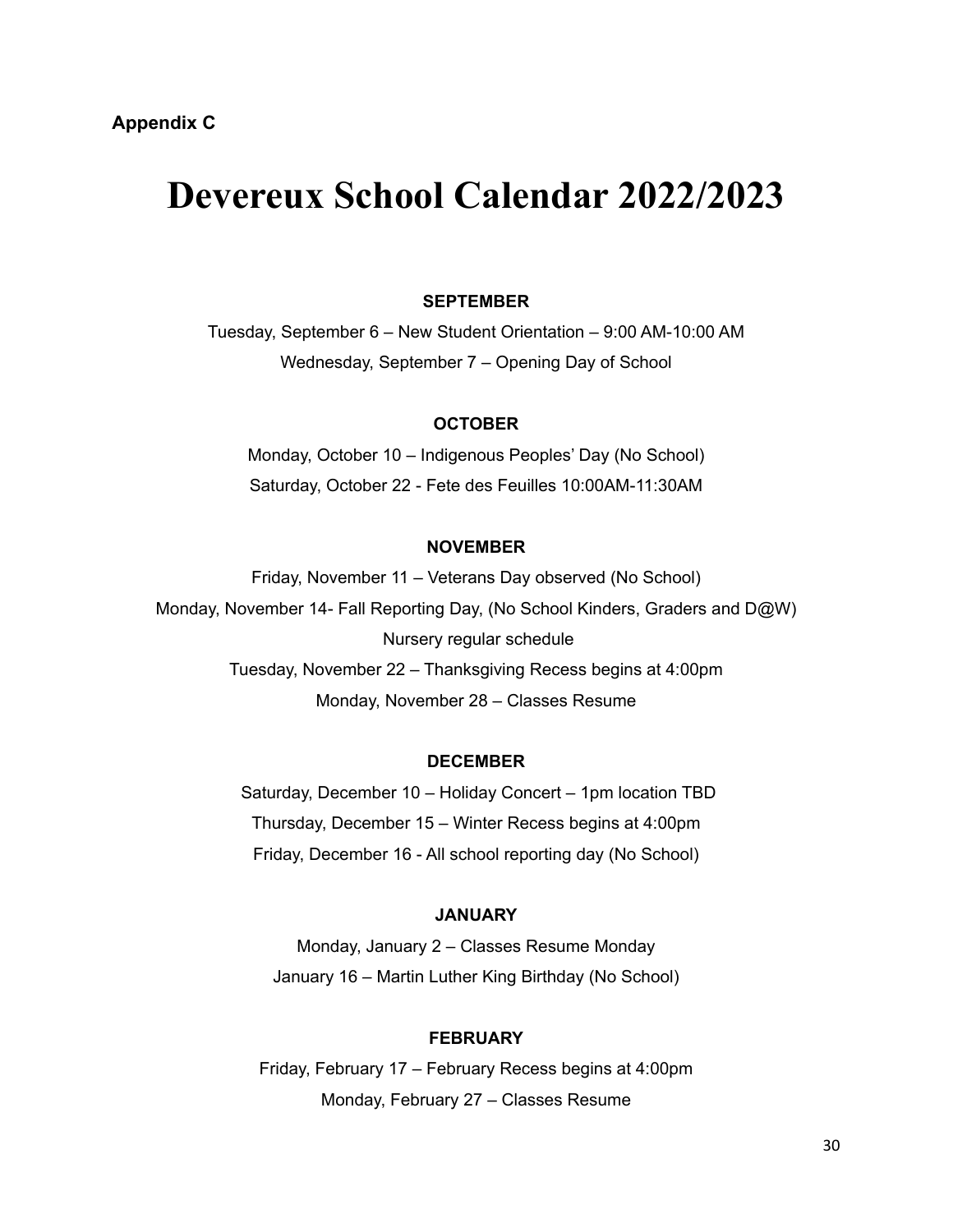#### **MARCH**

Monday, March 20- Professional Development Day (No School)

#### **APRIL**

Friday, April 14 – April recess begins at 4:00 Monday April 24 - Classes Resume

#### **MAY**

 Tuesday, May 2 – Graders Science Fair (prepare ahead!) – 4:00pm at Devereux School Friday, May 26 - All school reporting day (No School) Monday, May 29 – Memorial Day (No School)

#### **JUNE**

Saturday, June 3 – Spring Concert – 1:00pm location TBD Monday June 5 - Kinders, Grader and D@W conference day (No School Kinders, Graders and D@W) Nursery regular schedule Wednesday, June 7 – Soiree – Piano Students Only – 6:00pm at Devereux School Friday, June 9 – Alphabet Fair – 2:30 PM-3:30 PM Wednesday, June 14 – Third Grade Graduation

**Friday June 17 – Last Day of School – Summer Recess begins at 12 noon – No Lunch**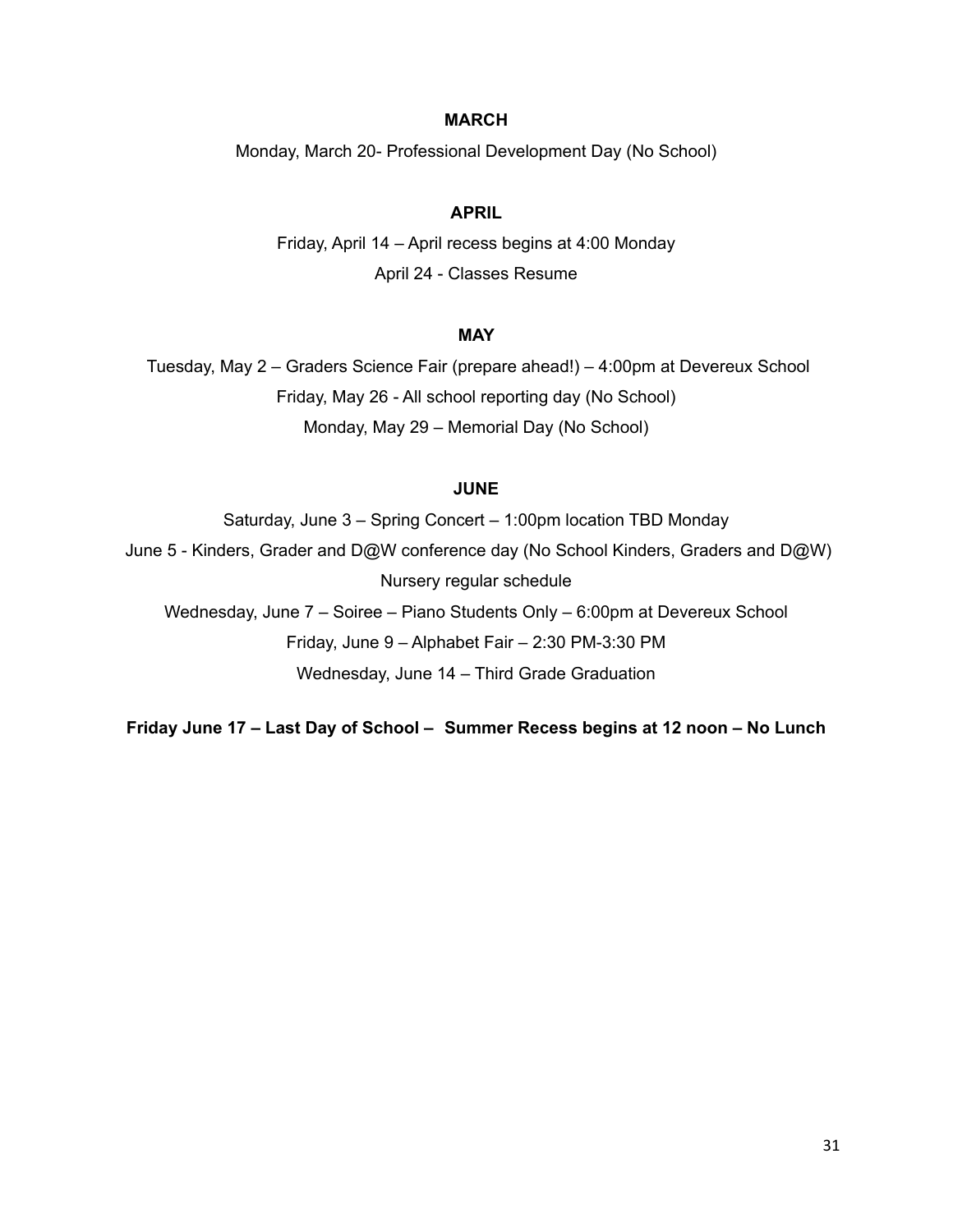#### **Appendix D**

#### **Devereux @ Waring School Calendar 2022/2023**

## **September**

Tuesday, September 6 – New Student Orientation 9:00AM-10:00PM Wednesday, September 7 – Opening Day of School

#### **October**

 Monday, October 10 – Indigenous Peoples Day, (No School) Tuesday, October 11 – Professional Day, (No School) Saturday, October 22 - Fete des Feuilles 10:00AM - 11:30AM

#### **November**

 Friday, November 11 – Veterans Day/Staff Professional Day (No School) Tuesday, November 22 – Thanksgiving break begins at 4:00pm Monday, November 28 – Classes resume

#### **December**

 Saturday, December 10 – Holiday Concert – 1pm TBD Friday, December 16 – Special Day Friday, December 16 – Winter break begins at 4:00pm

#### **January**

Monday, January 2 – Classes resume Monday, January 16 – Martin Luther King Day (No School) Tuesday, January 17 – Teacher-Parent Conferences (No School)

#### **February**

Monday, February 20 – Presidents' Day (No School)

#### **March**

 Monday March 7 – Spring Break begins (No School) Monday, March 20 – Professional Development Day (No School) Tuesday March 21st - Classes resume

#### **April**

Monday, April 17 – Patriots Day (No School)

#### **May**

 Friday, May 26 – Professional Day (No School) Monday, May 29 – Memorial Day (No School) Tuesday, May 30 – First Day of Endterm

#### *June 2006 - Alexander State Company of the United States State Company of the United States State Company of the United States States States States States States States States States States States States States States St*

Saturday, June 3 – Spring Concert – 1pm TBD Monday, June 12 – Fifth Grade Graduation Devereux@Waring 2pm Friday, June 16 – Last Day of School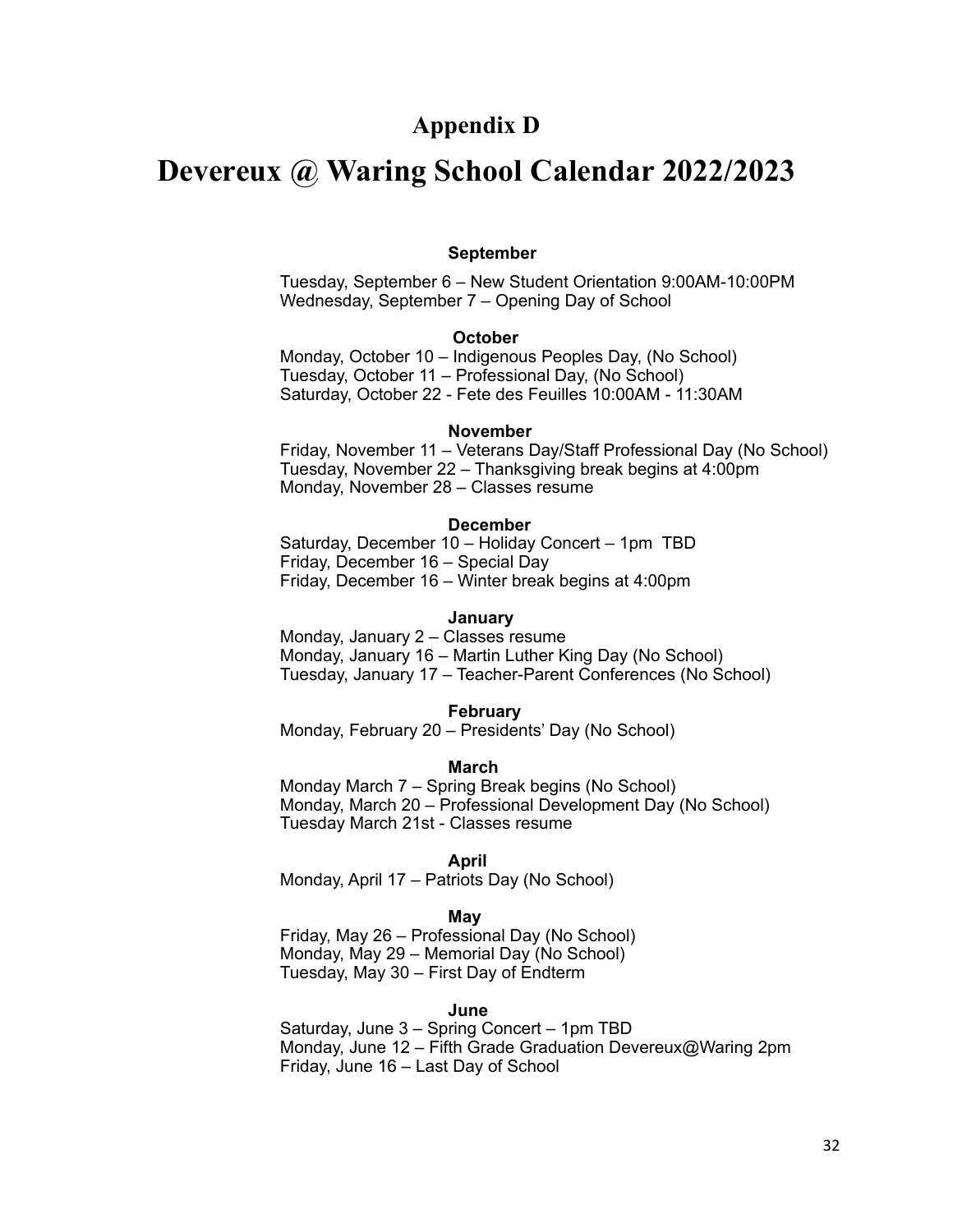#### <span id="page-32-0"></span>**Nursery, Kindergarten, and Grade School curriculum**

Aesthetics, creativity, and ethics are integral parts of the academic program at Devereux School. Some highlights of the curriculum are listed below:

- Creative writing books, sketch books, and journals which encourage self-expression and help students observe changes and growth in themselves as they record experiences and events throughout the year
- Public Speaking through recitation, show and tell, and sharing ideas in front of their classmates
- Observation of nature and a child's place in the Universe
- Study of classical composers and artists, such as Mozart, Picasso, and Beethoven
- Biography Day for Grader, which requires each child to select a person they admire in history; the students become that person for a day, and while wearing a costume, they tell their story for all Devereux students

#### <span id="page-32-1"></span>**Devereux @ Waring Additional Curriculum Information**

The Devereux @ Waring curriculum includes daily humanities, math, and French lessons, in addition to weekly science instruction, French immersion, art, physical education, Maker Space, yoga, meditation, trail walks and weekly instruction in chorus and theater. The schedule allows for an hour of lunch and recess and at least 30 minutes of free choice at the end of each day.

In addition to receiving daily French instruction, the students experience art in total French immersion. The French curriculum is designed to be accessible to both the experienced and beginner student.

Lastly, the curriculum is tied together each year with an overarching theme cycling between "Revolutions" one year and "Traditions" the following year.

During their two years at Devereux @ Waring, students will:

- Participate in discussion-based learning that asks them to make connections among their core areas of study.
- Recognize themes and identify key details in works of literature.
- Begin to move from concrete to more symbolic and metaphorical ways of thinking about language.
- Further develop their mathematical reasoning skills through a combination of formalized instruction and experiential learning.
- Think critically about their relationship to the environment through scientific methods of inquiry and investigation.
- Engage in more rigorous forms of French immersion across the curriculum.
- Enhance in-class curriculum through various field trips and experiential learning opportunities